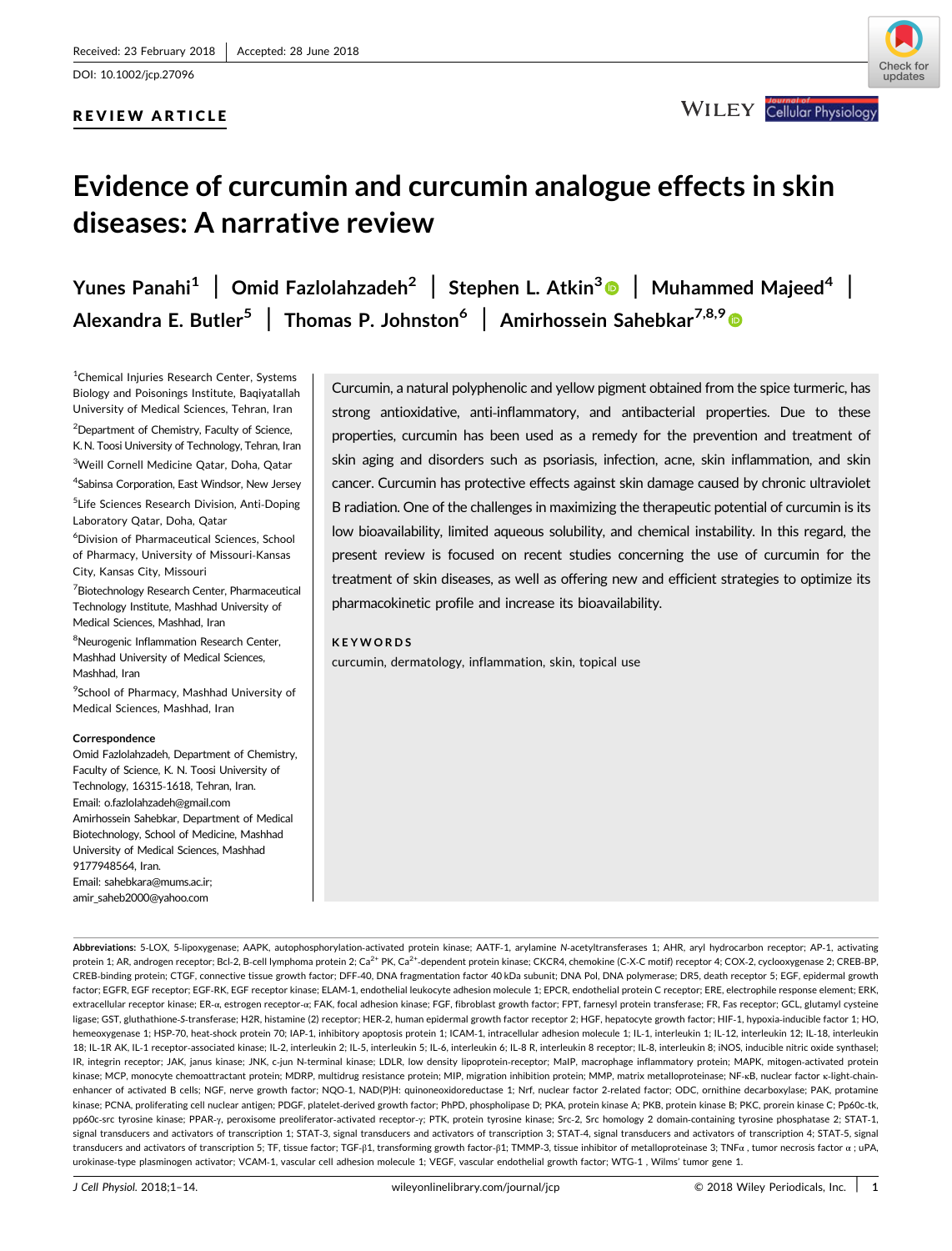# 1 | INTRODUCTION

This review focuses on curcumin, the compound that imparts the yellow color to turmeric and that is used to flavor food. For centuries, turmeric has been used as a remedy for multiple conditions including dyspepsia, liver disorders, flatulence, jaundice, urinary tract diseases, colds, biliary disorders, rheumatism, sinusitis, chronic otorrhea, diabetic ulcers, cough, and various skin conditions (Hewlings & Kalman, 2017). Turmeric possesses more than 300 different components, including phenolic compounds and terpenoids (B. B. Aggarwal, Yuan, Li, & Gupta, 2013). Turmeric contains three naturally occurring curcuminoids: Curcumin or diferuloylmethane (75%), demethoxycurcumin (20%), and bisdemethoxycurcumin (5%; Akbik, Ghadiri, Chrzanowski, & Rohanizadeh, 2014). Chemically, curcumin is a lipophilic molecule (1,7‐bis(4‐hydroxy3‐ methoxyphenyl)‐1,6‐heptadiene‐3,5‐dione) and a natural polyphenol. Its chemical structure includes keto‐enol tautomerism (depending on whether curcumin resides in an acidic or alkaline medium). The molecule rapidly permeates cell membranes and acts on multiple targets in various cellular pathways to elicit various therapeutic actions in a variety of diseases. Due to variable efficacy and the side effect profiles of many modern medications, it is an appropriate time to assess the therapeutic usefulness of ancient and traditional medications, including curcumin (Kocaadam & Sanlier, 2017). Curcumin's simple molecular structure, along with its varied therapeutic effects and its use in many disease conditions has attracted much attention (Cheppudira et al., 2013; Kunnumakkara et al., 2017). Curcumin can be used as an effective treatment in several diseases by targeting different molecular targets and with minimal toxicity to both humans and animals (Cheppudira et al., 2013; Kocaadam & Sanlier, 2017; Kunnumakkara et al., 2017).

Curcumin is well known to exert therapeutic effects against a variety of pathological conditions including cancer (Iranshahi et al., 2010; Momtazi et al., 2016; Teymouri, Pirro, Johnston, & Sahebkar, 2017), chemotherapy‐induced adverse reactions (Mohajeri & Sahebkar, 2018; Rezaee, Momtazi, Monemi, & Sahebkar, 2017), metabolic syndrome (Panahi et al., 2015; Panahi, Khalili, Hosseini, Abbasinazari, & Sahebkar, 2014), osteoarthritis (Panahi, Rahimnia, et al., 2014; Sahebkar & Henrotin, 2016), dyslipidemias (Cicero et al., 2017; Ganjali et al., 2017; Sahebkar, 2014; Sahebkar et al., 2016; Simental‐Mendia et al., 2017), diabetes (Hajavi et al., 2017; Panahi et al., 2017, 2018), nonalcoholic fatty liver disease (Rahmani et al., 2016), endothelial dysfunction (Karimian, Pirro, Johnston, Majeed, & Sahebkar, 2017), hyperuricemia (Panahi et al., 2016), respiratory diseases (Lelli, Sahebkar, Johnston, & Pedone, 2017; Panahi, Ghanei, Bashiri, Hajihashemi & Sahebkar, 2015; Panahi, Ghanei, Hajhashemi & Sahebkar, 2016), and autoimmune diseases (Abdollahi, Momtazi, Johnston, & Sahebkar, 2018; Momtazi‐Borojeni et al., 2018). According to the literature, turmeric has been orally and topically used in the prevention and treatment of skin diseases, which include parasitic skin infections, infected wounds, premature aging, inflammation, and psoriasis (Vaughn, Branum, & Sivamani, 2016).

Skin is the largest organ of the human body and is responsible for covering, separating, and protecting the body from the external environment, receiving sensory stimuli, and regulating body

temperature. Premature aging of the skin may be related to extrinsic factors and personal lifestyle choice such as smoking, solar radiation exposure, low air humidity, poor diet, and excess alcohol intake, as well as systemic diseases such as diabetes mellitus. According to the literature, curcumin possesses significant therapeutic effects for various skin conditions, including anti-inflammatory properties (B. B. Aggarwal et al., 2013), ultraviolet (UV) protection (H. Li et al., 2016), antioxidant effects (Xie et al., 2015), chemopreventive and chemotherapeutic activity (Jiang, Jiang, Li, & Zheng, 2015; Lelli, Pedone, & Sahebkar, 2017; Qiu et al., 2014; Toden et al., 2015), wound healing benefits (Akbik et al., 2014), and antimicrobial effects (Krausz et al., 2015). Due to its free‐radical scavenging and anti‐inflammatory properties, topical application of curcumin has allowed new therapeutic avenues for wound healing, protection against oxidative skin damage, skin cancer treatment (Qiu et al., 2014), control of pain resulting from dermal burns (J. Kim et al., 2016; Mehrabani et al., 2015), androgen‐dependent skin disorders (Liao et al., 2001), and decreasing skin irritation and reducing the symptoms of autoimmune‐related skin disorders such as psoriasis (Kang et al., 2016).

However, recent studies have highlighted curcumin's poor bioavailability, low aqueous solubility, chemical instability, rapid degradation, and rapid systemic elimination as major limitations for its use in clinical practice (Kharat, Du, Zhang, & McClements, 2017). This review aims to provide recent evidence for the usefulness of curcumin in dermatology, as well as to suggest strategies to increase its effectiveness and stability in vivo.

### 2 | ANTIOXIDANT

Exposure of human skin to solar radiation, chemical pollutants, and mechanical stress results in the generation of free radicals. Free radicals, like reactive oxygen species (ROS), are unstable chemical entities that are highly reactive, cause skin damage through inflammation, and may result in skin cancer. The resultant destruction of proteins, collagen, and elastic fibers is reflected in the signs of skin aging (Poljsak & Dahmane, 2012). Antioxidants are compounds that are protective by quenching free radical activity. The antioxidant system in the skin includes superoxide dismutases (SOD), catalases, and peroxidases (selenium‐dependent glutathione peroxidases [GPx], for example). Aging and prolonged exposure to ROS‐generating factors, which include poor nutrition, alcohol intake, UV radiation, stress, and environmental pollution, result in ROS accumulation, which in turn damages the skin (Lee et al., 2013).

While most of the antioxidants have either a phenolic functional group or a‐diketone group, there are different functional groups including the B-diketo group, carbon-carbon double bonds, and phenyl rings containing varying amounts of hydroxyl and methoxy entities that make curcumin a unique and potent antioxidant. Curcumin's antioxidant activity is attributed to its diketone and phenol moieties (diferuloyl‐ methane portion of the molecule), which are free radical quenchers (Lee et al., 2013). Masuda et al. (2001) proposed that the antioxidant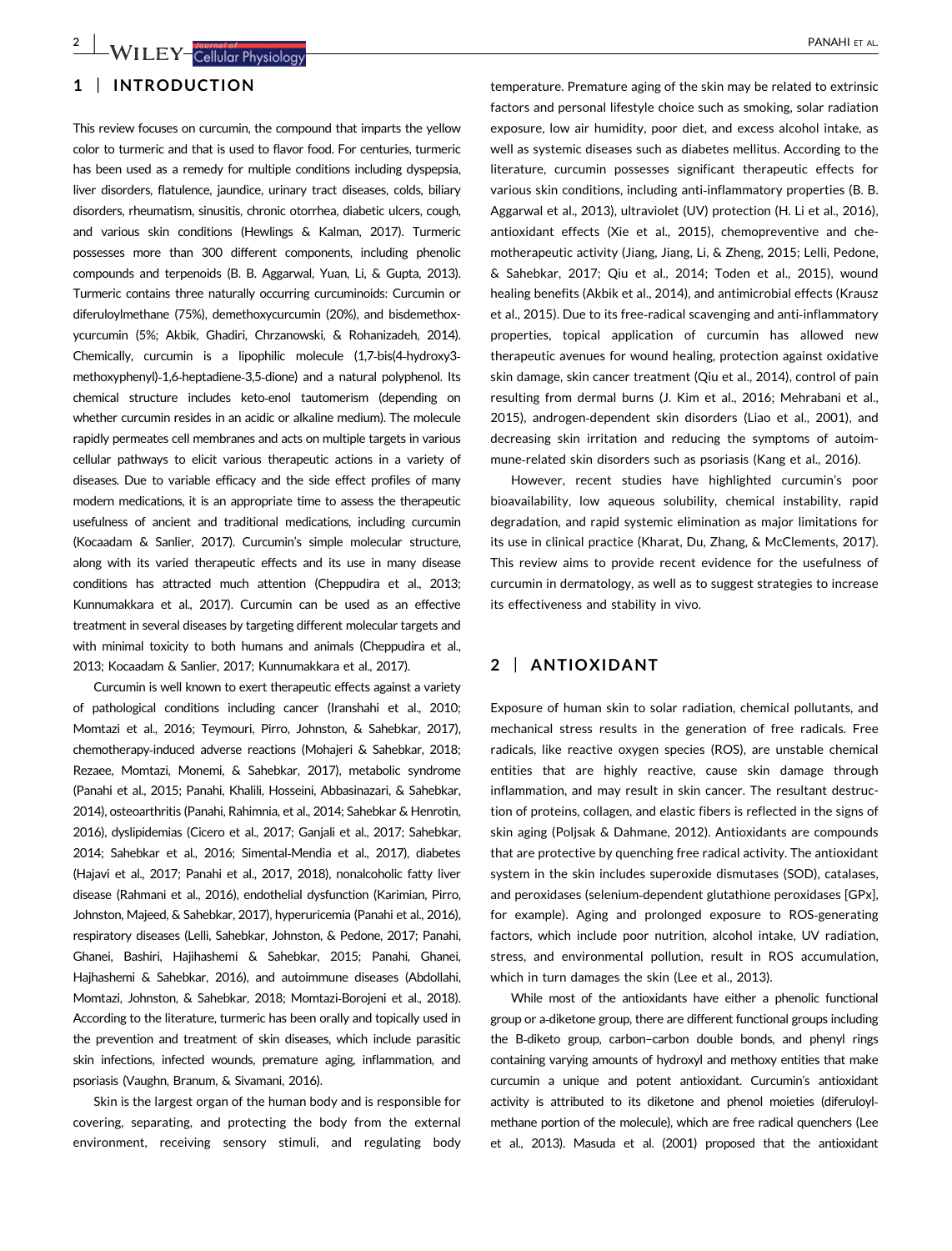mechanism of curcumin includes an oxidative coupling reaction at the 3ʹ position of the curcumin structure with lipid and a subsequent intramolecular Diels–Alder reaction. Curcumin functions as a mediator in the regulation of genes related to the generation of proteins with antioxidant characteristics such as heme oxygenase‐1, transcription and growth factors, and inflammatory cytokines (Kou et al., 2013; O'Toole et al., 2016). Curcumin also regulates antioxidant enzymes, scavenges hyperglycemia‐induced ROS, and profoundly increases the intracellular antioxidant, reduced glutathione (GSH), which serves to decrease lipid peroxidation. Studies have also shown strong protective effects of curcumin against damage to the keratinocytes and fibroblasts in the skin induced by  $H_2O_2$  (Phan, See, Lee, & Chan, 2001). Tetrahydrocurcuminoids obtained by hydrogenating cucuminoids (Prakash & Majeed, 2009) are one of the major colorless metabolites of curcumin, in the form of its glucuronide conjugate in bile. This conjugate compound has been shown to have enhanced antioxidant properties with superior free radical scavenging, free radical formation prevention, and increased lipid peroxidation inhibition compared to curcumin and vitamin E (Prakash & Majeed, 2009).

Therefore, the literature suggests that curcumin and its derivatives may be promising and effective antioxidants that can be used both orally and topically.

# 3 | ANTI‐INFLAMMATORY AND WOUND HEALING

Acute and chronic inflammation are part of the body's defense mechanisms and involve immune cells, blood vessels, and molecular

PANAHI ET AL. | 3

mediators in response to harmful stimuli such as pathogens or irritants. Pain, redness, immobility, swelling, and heat are the hallmark signs of skin inflammation. Cytokines and hormone‐like polypeptide mediators like tumor necrosis factor  $\alpha$  (TNF- $\alpha$ , a key proinflammatory cytokine) induce proinflammatory cytokines such as interleukins 1, 6, 8, 10, and 21 and result in the activation of nuclear factor κ‐light‐chain‐enhancer of activated B cells (NF‐κB), c‐Jun NH2‐terminal kinase, and mitogen‐activated protein kinase (MAPK) in the skin. These factors play a major role in the pathogenesis of many inflammatory skin diseases and in the immunoregulatory responses. Most inflammatory skin disorders are associated with the overproduction of cytokines, dysregulation of cytokines, or alterations in cytokine receptors (Figure 1).

Curcumin's anti‐inflammatory properties have been unequivocally established (R. Agrawal, Sandhu, Sharma, & Kaur, 2015; Koop, de Freitas, de Souza, Savi, & Silveira, 2015) in several different organs such liver and skin through modulation of autoimmune disease and prevention of injury to these organs–tissues (R. Agrawal et al., 2015). The primary mechanism by which curcumin modulates inflammation is by reducing the expression of the two main cytokines that are released by monocytes and macrophages (Figure 1; Akbik et al., 2014; Kang et al., 2016). These molecules are interleukin 1 (IL‐1) and TNF‐α, which have important roles in the regulation of the inflammatory response. Also, curcumin inhibits the activity of the proinflammatory transcriptional factor, NF‐κB, which is responsible for the regulation of many genes involved during the initial onset of the inflammatory response. A variety of kinases (AKT, PI3K, and IKK) activate NF‐κB (Jagetia & Rajanikant, 2015). Suppression of NFκB activation causes downregulation of cyclooxygenase‐2 and inducible nitric oxide synthase, and prevents upregulation of vascular endothelial



FIGURE 1 Activation of NF‐κB plays a major role in the pathogenesis of many inflammatory skin diseases. NF‐κB: nuclear factor κ‐light‐chain‐enhancer of activated B cells [Color figure can be viewed at wileyonlinelibrary.com]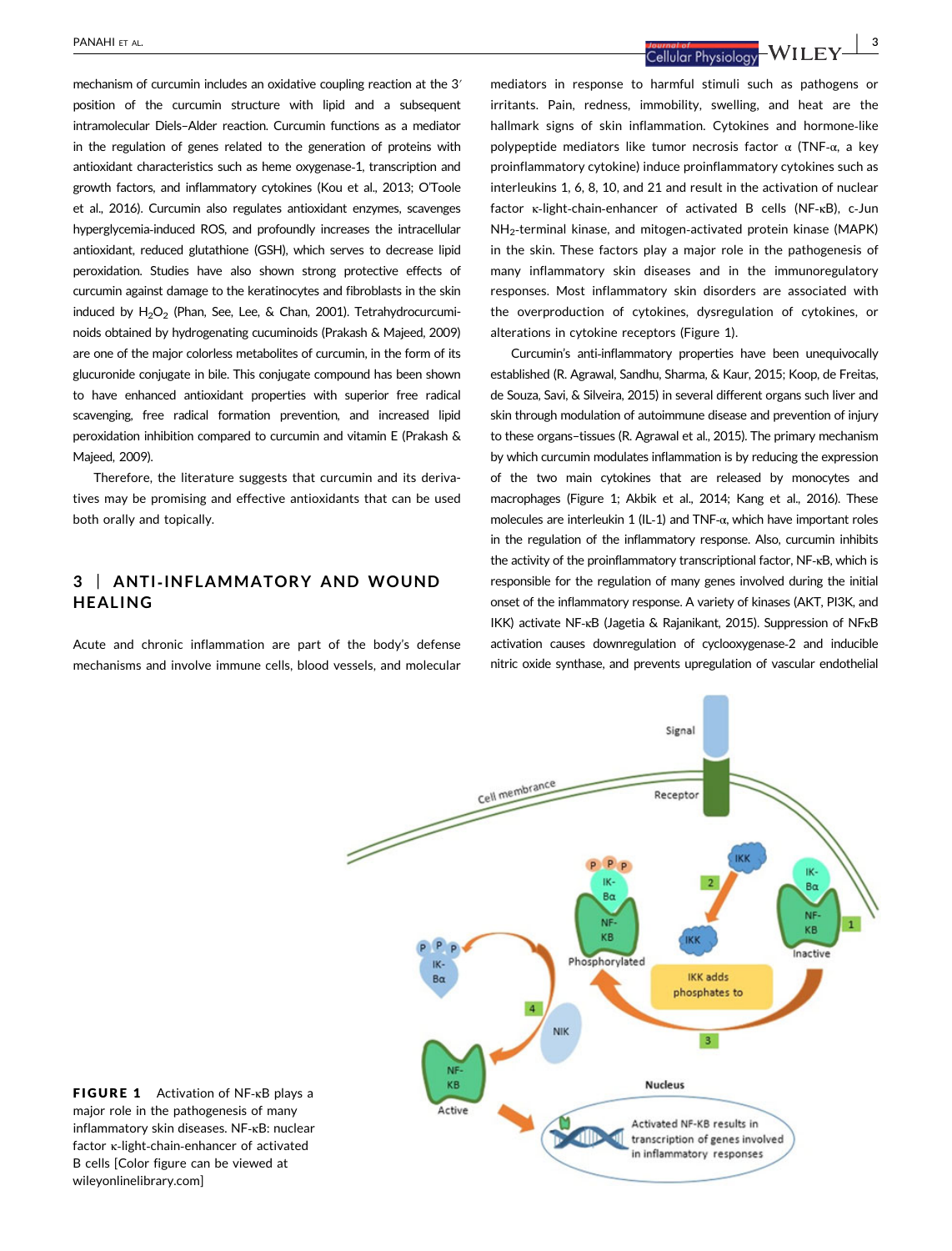4 | WILEY-Callular Physiology | PANAHI ET AL.

growth factor (VEGF) messenger RNA and microvascular angiogenesis during inflammatory conditions. Curcumin's anti-inflammatory actions can be utilized to control inflammation of the skin resulting from different skin diseases. For example, Arunraj et al. (2014) studied the anti‐ inflammatory actions of curcumin and curcumin nanospheres (CNSs) to prevent denaturation of bovine serum albumin and compared it with diclofenac sodium (a nonsteroidal anti‐inflammatory drug) both in vitro and ex vivo. The results of in vitro stability testing for heat-treated albumin at physiological pH showed that CNSs had a greater anti‐ inflammatory effect in comparison with curcumin and diclofenac across a dose range (25–1,000 μg/ml).

Skin is an essential protective organ for the body against the environment. Chronic injuries in skin cause the body to initiate a dynamic and multistep process of repair to regain tissue integrity. Four processes are involved during the wound healing process: hemostasis, inflammation, proliferation, and remodeling (Hussain, Thu, Ng, Khan, & Katas, 2017; Margolis et al., 2011). At the initiation of the injury, rapid aggregation of platelets via hemostasis causes clot formation. Migration of neutrophils and macrophages to the wound site and release of cytokines, thereby promoting fibroblast migration, results in inflammation at the wound site. Re‐epithelialization, generation of new blood vessels (termed angiogenesis or neovascularization), and extracellular matrix protein deposition by fibroblasts (collagen fibers, granulation tissue, for example) occur to protect cell ingrowth. Collagen is used as the building block during this proliferation phase (Hussain et al., 2017; Margolis et al., 2011). The collagen remodeling and formation of scar tissue is the final phase of wound healing. Inflammation, part of the acute injury response, attracts neutrophils to the injured site resulting in the release of inflammatory mediators such as TNF‐α and IL‐1 (Arunraj et al., 2014). Neutrophils in the wound area are associated with high levels of destructive proteases and ROS molecules, which cause inflammation and result in tissue damage, as well as prolonging the inflammatory phase. The ROS molecules, bacterial infection, and protracted inflammation are the major reasons for delays in wound healing (Guo & Dipietro, 2010; Sorg, Tilkorn, Hager, Hauser, & Mirastschijski, 2017). Therefore, curcumin's potent antioxidant, anti‐inflammatory, and anti‐infectious actions can play a healing role in the process of wound resolution (Akbik et al., 2014; Mohanty & Sahoo, 2017). Topical application of curcumin has been shown to promote re‐epithelialization in burn wound areas to increase the rate of wound healing (Kulac et al., 2013; Lopez‐Jornet, Camacho‐Alonso, Jimenez‐Torres, Orduna‐Domingo, & Gomez‐Garcia, 2011). Clinical studies have indicated an increased rate of epidermal growth, increased thickness of the cuticular layer, and significant improvement in wound healing in curcumin-treated subjects when compared to untreated subjects (Kulac et al., 2013; J. Li, Chen, & Kirsner, 2007; Wen, Wu, Chen, Yang, & Fu, 2012).

Kulac et al. (2013) reported that topical treatment with curcumin at a concentration of 100 mg/kg body weight on burn wound healing in rats enhanced the healing process compared to the control group, with a decrease in inflammatory cells, and enhanced collagen deposition, angiogenesis, granulation tissue formation, and epithelialization. Castangia et al. (2014) used curcumin nanovesicles for wound healing in chronic cutaneous pathologies in both in vivo and in vitro studies. They showed

that nanoentrapped curcumin prevented the formation of skin lesions and inhibited the biochemical processes that normally lead to epithelial damage. Based upon epidemiological evidence, they recommended the daily topical application of curcumin‐loaded nanovesicles for patients at a higher risk of skin wound infection to afford better protection. Using liposomes and penetration enhancer-containing vesicles (PEVs) showed an additional benefit by enhancing skin penetration. Krausz et al. (2015) showed that topical use of curcumin‐encapsulated nanoparticles in an in vivo murine wound model enhanced granulation tissue, re‐epithelialization and decreased wound area after 14 days of treatment leading to improved wound healing. The results showed statistically significant acceleration of wound healing in mice treated with curcumin‐encapsulated nanoparticles (curc‐np) compared to untreated, silver sulfadiazine, coconut oil, control, control np, and curcumin (curc). Topical curcumin used in breastfeeding women suffering lactation‐induced mastitis showed that curcumin effectively decreased mastitis‐related pain, breast tenderness, and erythema. This reduction in inflammation occurred within 72 hr of administration without any side effects showing the efficacy of curcumin in this situation (Afshariani, Farhadi, Ghaffarpasand, & Roozbeh, 2014).

# 4 | PSORIASIS TREATMENT

Psoriasis is an epidermal hyperproliferative and autoimmune dermal chronic inflammatory disease caused by genetic and immunologic factors and normally affects the skin and joints (Lowes, Suarez‐Farinas, & Krueger, 2014). Psoriasis shows triggering of intraregional T‐lymphocytes that prime basal stem keratinocytes to proliferate excessively. Enhanced cell proliferation results in an excessive buildup of cells on the surface of the skin and rapidly forms scales and red patches that are itchy, inflamed, and sometimes painful. External triggers like stress, alcohol, injury, infection, and medications may initiate new psoriasis lesions. Psoriasis initiates from the premature maturation of keratinocytes induced by an inflammatory cascade in the dermis by dendritic cells, macrophages, and T cells. These immune cells move from the dermis to the epidermis and secrete inflammatory chemical signals (cytokines) such as IL 36‐γ, interferon‐γ (IFN‐γ), TNF‐α, IL‐17, IL‐6, IL‐8, and IL‐22, that stimulate keratinocytes to proliferate. Consequently, skin cells are replaced every 3–5 days rather than the usual 28–30 days, resulting in scales on the surface of skin.

Reports suggest that the anti‐inflammatory effect of curcumin may allow it to act as an antipsoriasis agent (H. Liu, Danthi, & Enyeart, 2006; Sun et al., 2017). Some reports on the inhibitory activity of curcumin suggest that its action on the potassium channel subtype Kv1.3 in T cells plays a central role in psoriasis (Kang et al., 2016; H. Liu et al., 2006). Recently, Kang et al. (2016) showed that generation of T‐cell inflammatory factors, such as IL-17, IL-22, IFN- $\gamma$ , IL-2, IL-8, and TNF- $\alpha$ , decreased by 30-60% in mice with psoriasis‐like diseases after 20 days of oral curcumin. Over 50% of T-cell proliferation was interrupted by application of a 100‐μM curcumin preparation, and curcumin significantly decreased the signs of psoriasis and improved the condition of the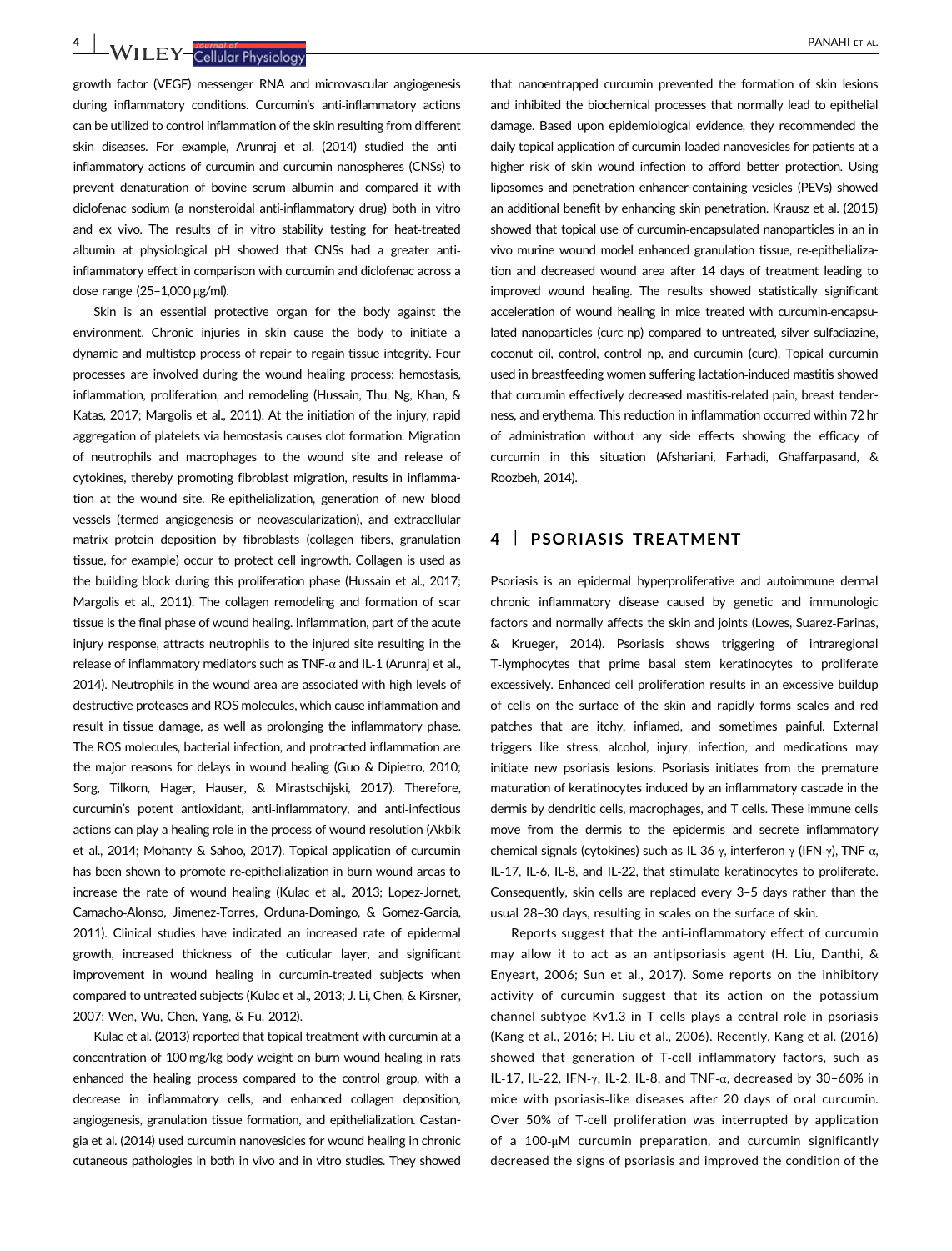skin. Curcumin (10  $\mu$ M) reduced the generation of inflammatory agents (IL‐17, IL‐22, IFN‐γ, IL‐2, IL‐8, and TNF‐α) in vitro in T cells by 30–60%. Sun et al. (2017) studied different formulations of curcumin (dose: 0.25 mg·day<sup>-1</sup>·mouse<sup>-1</sup>) and tacrolimus (dose:  $0.1\,\mathrm{mg}\cdot\mathrm{day}^{-1}\cdot\mathrm{mouse}^{-1}$ ) on the imiquimod (IMQ)-induced psoriasislike mouse model both in vitro and in vivo, compared to a placebo vehicle as control. Their results showed that treatment using tacrolimus and 50 nm Cur‐NPs gel reduced the white scale thickness and the pink hue in inflamed skin. Also, they demonstrated that encapsulation of curcumin into a poly(lactic-coglycolic) acid (PLGA)‐based nanoparticle‐containing hydrogel facilitated penetration through the skin and into the circulation (Sun et al., 2017). In fact, this formulation had a superior performance when compared to curcumin hydrogel in this imiquimod (IMQ)induced psoriasis‐like mouse model, significantly improving the antipsoriasis activity of curcumin.

## 5 | RADIATION PROTECTION

Solar radiation induces both an acute and chronic reaction in animal and human skin. One of the most important agents causing ROS production in the body is UVB irradiation, which causes oxidative modification of cellular lipids, proteins, and nucleic acids and can lead to inflammation, gene mutation, and immunosuppression (Dupont, Gomez, & Bilodeau, 2013; Natarajan, Ganju, Ramkumar, Grover, & Gokhale, 2014). High levels of UV radiation kill most of the skin cells in the upper skin layer, and cells that are not killed are damaged. In its mildest form, sunburn leads to erythema on skin; however, severe sunburn may cause the skin to blister and peel, which is not only painful but also leaves the new skin unprotected and more prone to UV damage. Excessive UV radiation damages the skin's cellular DNA, producing genetic mutations that can lead to precancers like actinic keratoses, and to skin cancers including melanoma. UVB (290–320 nm) radiation is highly mutagenic and carcinogenic in animal experiments compared to UVA (320–400 nm) radiation.

Recently, several research groups have studied curcumin's protective effects against skin damage caused by chronic UVB irradiation (Khandelwal et al., 2016). They showed that curcumin exhibited photoprotective activity against acute UVB irradiationinduced photo damage. Topical application of curcumin before chronic UV irradiation delayed the appearance of dermal tumors, inflammation, and skin aging. H. Li et al. (2016) demonstrated that short-term topical application of emulsified curcumin (2 mg/ml curcumin was prepared in 0.5% carboxymethyl cellulose sodium [CMC‐Na]) protected against acute UVB irradiation‐induced inflammation and photoaging‐associated damage in mouse skin without any adverse effects. They show that curcumin attenuated lactate dehydrogenase release induced by acute UVB irradiation in HaCaT cells. The photoprotective effect of curcumin can be attributed to its antioxidant properties and inhibition of UVB‐ induced oxidative damage by regulating the Nrf2 signaling pathway in mouse skin and HaCaT cells (Khandelwal et al., 2016; H. Li

PANAHI ET AL. | 5

et al., 2016). Curcumin inhibited the generation of metalloproteases and NF‐κB in human dermal fibroblasts, which play a key role in UVB exposure‐induced skin damage.

Chopra et al. (2016) encapsulated curcumin with a biodegradable polymer, PLGA (150 nm size range), and termed this formulation– preparation PLGA-Cur-NPs. They studied the protective effect of curcumin in mouse fibroblasts (NIH‐3T3) and human keratinocytes (HaCaT) against UV rays in vitro. They demonstrated sustained release of curcumin at a low level from the PLGA‐Cur‐NPs and suggested that this formulation could be an effective agent to protect skin from exposure to UV irradiation. The results of this study suggest that slow release of curcumin from PLGA‐Cur‐NPs could counteract the adverse effects of photodegradation on curcumin formulations upon exposure to UVA and UVB irradiation. UVB exposure can induce cyclobutane pyrimidine dimers, leading to DNA damage and skin cancer. According to various studies, considerable DNA damage occurred with free curcumin, whereas this was not the case with PLGA‐Cur‐NPs (Chopra et al., 2016).

# 6 | CANCER PREVENTION

Preclinical studies (Elad et al., 2013; H. Kim, Park, Tak, Bu, & Kim, 2014; Kuttan, Sudheeran, & Josph, 1987; Phillips et al., 2013, 2011) on curcumin have established its anticancer properties in breast, cervical, skin, and pancreatic cell lines. However, rapid systemic clearance, low aqueous solubility, poor physicochemical stability, and low cellular uptake have limited the applications of curcumin. Recently, use of nanotechnology for encapsulation of curcumin has improved its therapeutic index, delivery, and bioavailability (Mangalathillam et al., 2012). One of the most lethal skin cancers is melanoma, a result of carcinogenic transformation of melanocytes (the pigment‐containing cells of the skin). The DNA damage caused by UV light exposure is central to the development of melanoma in people with low levels of skin pigment (Autier & Dore, 1998). Studies showed that cytokine expression can support the growth and metastasis of melanoma cells. Elias et al. reported that over 80% of human melanoma cell lines produce excessive levels of several cytokines and growth factors, such as transforming growth factor β (TGF‐β), IL‐8, IL‐6, IL‐1α, VEGF, platelet‐ derived growth factor‐AA, and osteopontin (OPN), that are capable of stimulating tumor growth, invasion, and angiogenesis.

Jiang et al. (2015) studied the human melanoma cell lines A375, MV3, and M14 and the human normal lung fibroblast cell line MRC‐5 in vitro, and showed that the viability of melanoma cells decreased with increasing concentrations of curcumin from 5 to  $50 \mu m$ . They demonstrated that curcumin suppresses proliferation and induces double strand break, suppressing the activation of NF‐κB (involved in tumor cell proliferation) and causing apoptosis in melanocytes. Curcumin also suppresses B-cell lymphoma protein 2 (Bcl-2) and myeloid cell leukemia-1 (Mcl‐1) expression and upregulates the expression of Bax (a p53), which are primary drivers for apoptosis. Following curcumin treatment, the t-bax to Bcl-2 ratio increased, demonstrating that curcumin induced apoptosis. The regulation of Bax, Bcl‐2, and Mcl‐1 expressions indicates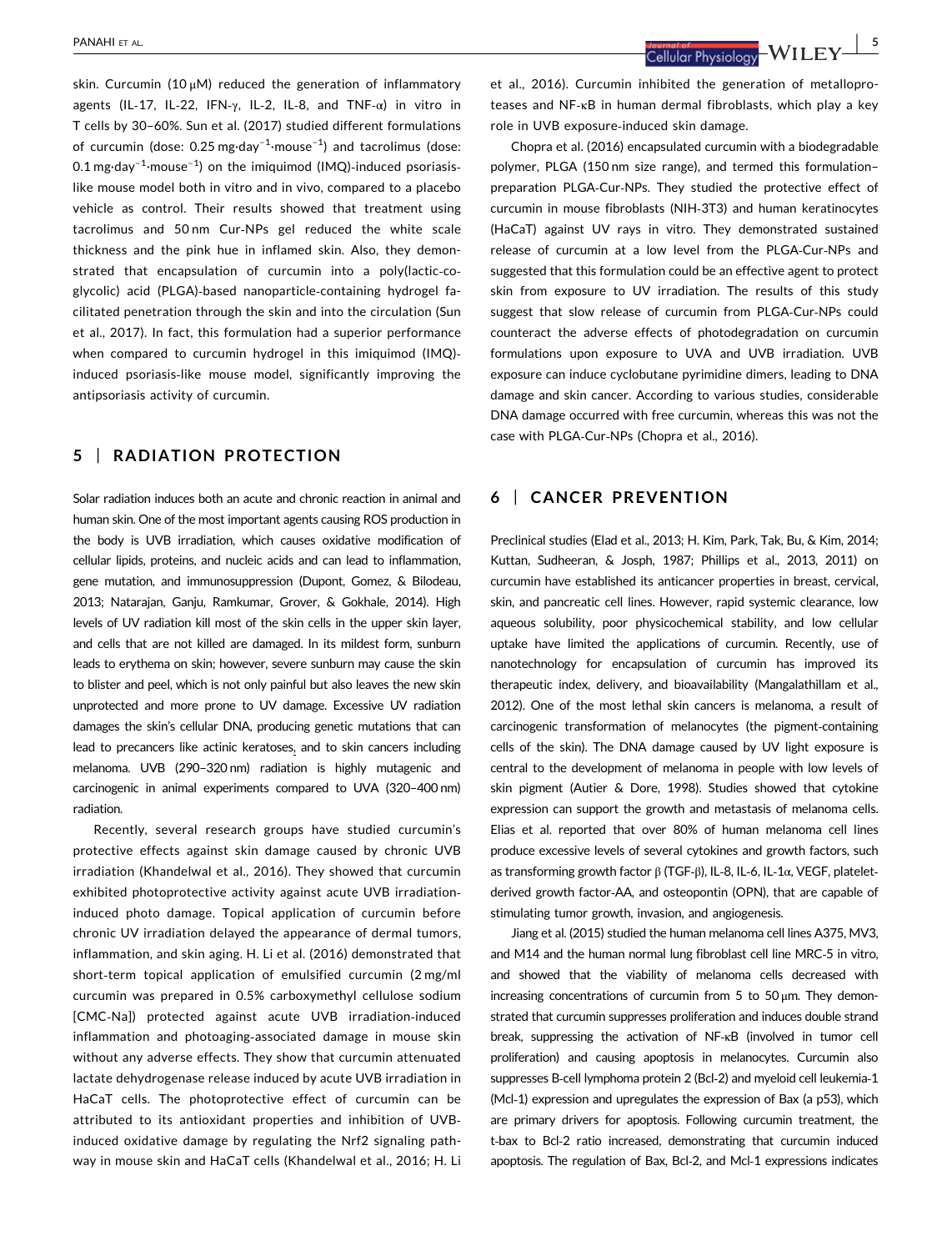6 | WII FY-Callular Physiology | PANAHI ET AL.

that mitochondrial pathways play a key role in curcumin‐induced apoptosis; thus, curcumin may provide antitumor efficacy and may offer hope to those with melanoma. Additionally, Huang et al. (1997) showed that topical application of very low doses (1–3,000 nM) of curcumin on mouse epidermis inhibited the mean values of the 12‐O‐tetradecanoylphorbol‐13‐acetate‐induced epidermal oxidized DNA base 5‐hydroxymethyl‐29‐deoxyuridine and, hence, tumor promotion. Jose, Labala, Ninave, Gade, and Venuganti (2018) studied the synergistic effect of encapsulated curcumin in 1,2-dioleoyl-3-trimethylammonium-propane (DOTAP)‐based cationic liposomes, as well as complexed with signal transducers and activators of transcription 3 (STAT‐3) small interfering RNA (siRNA); they demonstrated that in an animal model of melanoma skin cancer, liposomal encapsulation of curcumin and STAT‐3 siRNA significantly inhibited tumor weight and volume progression when compared with either liposomal curcumin or STAT‐3 siRNA alone. Consequently, these data suggest that curcumin may inhibit skin cancer and may provide adjuvant therapy without side effects in skin cancer treatment.

# 7 | ANTIAGING EFFECT

The in vivo study on male Wistar rats (Bala et al., 2006) showed that curcumin can significantly decrease the normal aging‐related factors such as lipid peroxidation, lipofuscin concentration, and intraneuronal lipofuscin accumulation, and enhance the enzymes SOD, GPx, and Na(+), K(+) adenosine triphosphatase. Curcumin prevents premature aging of skin by quenching free radicals and reducing inflammation, and has antiproliferative properties through inhibition of NF‐kB, TNF‐α, and MAPK pathway inhibition, as well as suppression of TGF‐β (Tsai et al., 2012). Curcumin also partially prevents UV damage that may decrease the development of skin tumors and be an effective factor for prevention of premature aging (Bala et al., 2006).

# 8 | ANTI-INFECTIVE PROPERTIES

Infectious diseases are a global issue and a wide range of synthetic– semisynthetic antibiotics have been developed for their treatment. The development of multidrug resistant bacteria is an evolving health problem and a major concern; hence, the need for new antibacterial agents. The major drawbacks of many of these new drugs are their expense, limited therapeutic window, mode of delivery, rapid bacterial resistance and their side effects. Minimal or limited side effects associated with natural products has led to an increasing research focus to further investigate their use in this scenario.

Curcumin's antimicrobial effects have been demonstrated in several studies (Krausz et al., 2015; Luer, Troller, Jetter, Spaniol, & Aebi, 2011). Krausz et al. (2015) studied the effect of curc‐np as antimicrobial agents on wound healing. According to this study, curc‐ np exhibited a significant antimicrobial effect against methicillin‐ resistant Staphylococcus aureus strain (MRSA) and Pseudomonas aeruginosa (97.0% reduction of MRSA growth and 59.2% reduction

of P. aeruginosa growth by colony-forming unit (CFU) quantification) from 8 hr onwards, in comparison to both untreated control and control np ( $p \le 0.0001$ ). They showed that curcumin decreases the bundling of FtsZ protofilaments (which are associated with binding ability to the cellular proteins FtsZ32 and sortase A). As a result, cytokinesis and cellular adhesion are interrupted, which also interferes with the formation of a biofilm. Curcumin's antibacterial mechanisms involve suppression of bacterial cell proliferation due to the inhibition of assembly dynamics of FtsZ (FtsZ polymerization) in the Z‐ring, which subsequently leads to interruption of prokaryotic cell division. Also, Tortik, Steinbacher, Maisch, Spaeth, & Plaetzer (2016) showed that curcumin has high photo killing efficiency against microorganisms and a high photobleaching effect using a photodynamic inactivation technique. This technique combines a harmless visible light and a photosensitizer to kill pathogens through ROS generation. Natural photoactive compounds, like curcumin, are cost‐ effective and provide excellent biocompatibility for most conceivable applications. Consequently, the photosensitivity of human skin due to prolonged exposure is decreased. According to several studies, it is notable that the antibacterial effect of curcumin is greater against Gram‐positive rather than Gram‐negative species (due to less interaction with Gram‐negative bacterial cell membranes; Afshariani et al., 2014; Bhawana, Basniwal, Buttar, Jain, & Jain N., 2011; Krausz et al., 2015; Luer et al., 2011; Tortik et al., 2016). To increase the antimicrobial effect of curcumin on Gram‐negative species like Escherichia coli, Tortik et al. (2016) added calcium chloride to increase permeability of the Gram-negative bacterial cell membranes. Curcumin can also work synergistically with antibiotics (Bhawana et al., 2011; Mun et al., 2013), such as penicillin, ampicillin, oxacillin, and norfloxacin, against the MRSA. Curcumin's poor solubility in water can be improved by the preparation of polyvinylpyrrolidone‐ curcumin (Tortik et al., 2016), which is efficacious against liquid cultures of Gram‐positive S. aureus as well as Gram‐negative E. coli after in vitro permeabilization is enhanced with the inclusion of CaCl<sub>2</sub>. Izui et al. (2016) studied the effect of curcumin against homotypic and heterotypic biofilm formation. Their results showed that curcumin prevented Porphyromonas gingivalis OMZ314 homotypic biofilm formation and that this effect was dose‐dependent, inhibition surpassing 70% and 80% using 10 and 20 μg/ml of curcumin, respectively. The effect of curcumin in preventing the formation of heterotypic biofilm formation using P. gingivalis OMZ314 and Streptococcus gordonii G9B showed curcumin's inhibition of heterotypic biofilm formation was again dose‐dependent, curcumin inhibiting biofilm formation by 55%, 80%, and 90% using 5, 10, and  $20 \mu g/ml$ , respectively. Consequently, the anti-infective properties of curcumin make it a promising natural agent for wound healing, acne treatment and treatment of skin infections.

#### 9 | ACNE TREATMENT

Acne vulgaris is a long‐term and cutaneous pleomorphic skin disease of the pilosebaceous unit involving abnormalities in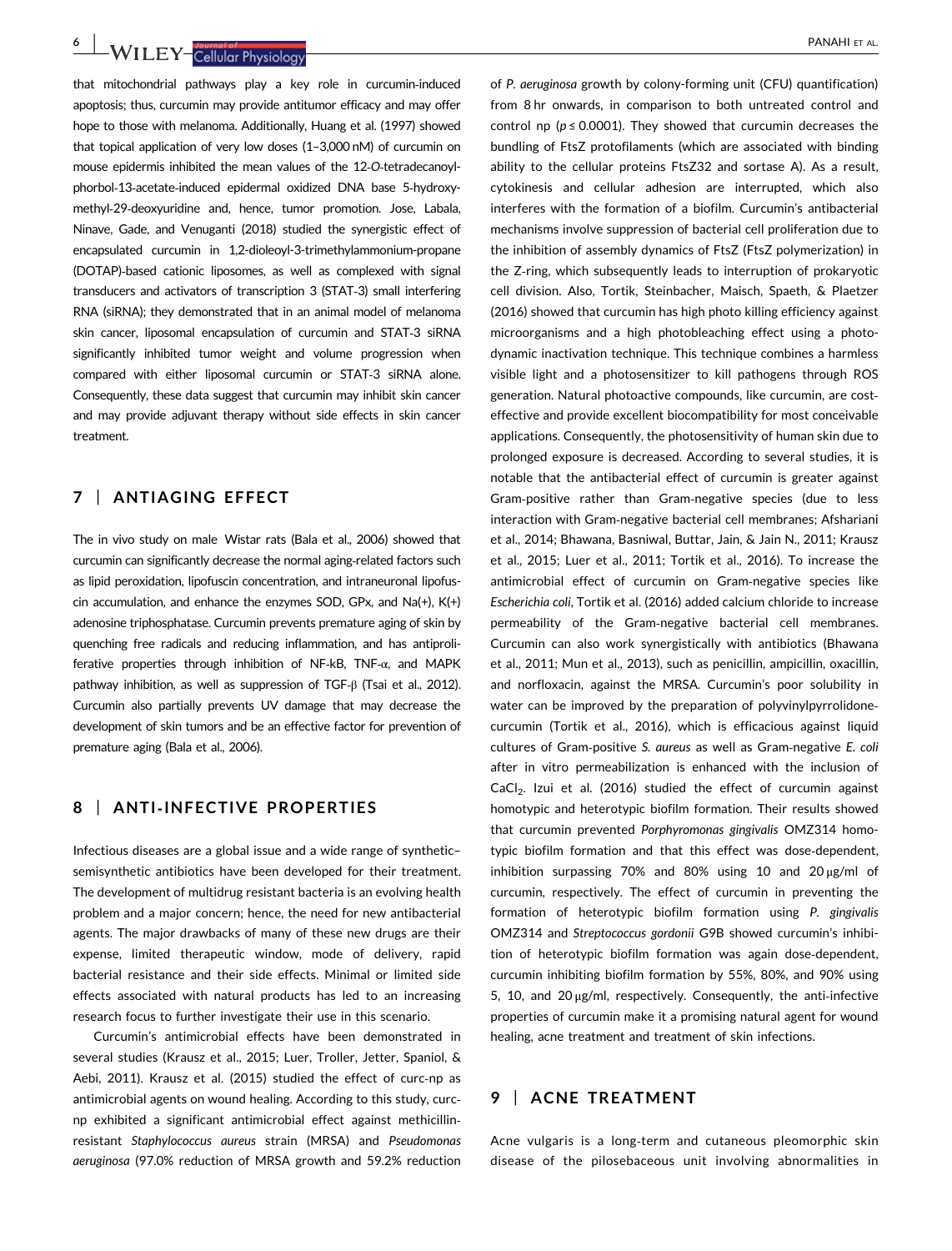| PANAHI ET AL.                         |                                                                                                                                                                                                                                      |                                                                                                                                                                                                                                                                                 |                                                                                                                                                                      |                                                                            |                                                                                           |                                                                                                                   | <b>Cellular Physiology</b>                                                                                                    |                                                                                                                       |                                                                                                                                                           |             |
|---------------------------------------|--------------------------------------------------------------------------------------------------------------------------------------------------------------------------------------------------------------------------------------|---------------------------------------------------------------------------------------------------------------------------------------------------------------------------------------------------------------------------------------------------------------------------------|----------------------------------------------------------------------------------------------------------------------------------------------------------------------|----------------------------------------------------------------------------|-------------------------------------------------------------------------------------------|-------------------------------------------------------------------------------------------------------------------|-------------------------------------------------------------------------------------------------------------------------------|-----------------------------------------------------------------------------------------------------------------------|-----------------------------------------------------------------------------------------------------------------------------------------------------------|-------------|
| <b>References</b>                     | H. Li et al. (2016)                                                                                                                                                                                                                  | Phillips et al. (2013)                                                                                                                                                                                                                                                          | et al. (2016)<br>Khandelwal                                                                                                                                          | Qiu et al. (2014)                                                          | Phillips et al. (2013)                                                                    | H. Kim et al. (2014)                                                                                              | Phillips et al. (2011)                                                                                                        | Mangalathillam<br>et al. (2012)                                                                                       | et al. (2015)<br>R. Agrawal                                                                                                                               | (Continues) |
|                                       | photoaging due to antioxidant defenses<br>and inhibition of oxidative damages via<br>preventing and treating UV radiation-<br>regulating Nrf2 signaling pathway<br>induced acute inflammation and<br>Curcumin is an active agent for | production and the MAPK/NF-jB/AP-1<br>expression of MMPs and blocks ROS<br>signalling pathway in human dermal<br>effective therapeutic candidate for<br>Curcumin inhibit the UVB-induced<br>fibroblasts (HDFs). Therefore, an<br>preventing and treating of skin<br>photoageing | FGFR2 signaling potentially leading to<br>Prevent UVB-induced both mTOR and<br>advanced cancer with dual pathway<br>a new therapeutic candidate for<br>dysregulation | Curcumin-induced melanoma cell<br>death by associated with mPTP<br>opening | induced skin cancer and prolong time<br>Curcumin inhibits UV radiation-<br>to tumor onset | cancer through the inhibition of IGF-1<br>anticarcinogenic activity in skin<br>Curcumin present high<br>signaling | carcinoma growth and blocks tumor<br>Curcumin inhibit skin squamous cell<br>progression by inhibiting pS6 and<br>mTOR pathway | Effective transdermal penetration of<br>CCNGs could leading to specific<br>advantage for the treatment of<br>melanoma | inhibit proliferation of squamous cell<br>carcinoma in DMBA-treated animals<br>curcumin nanoniosome significantly<br>Effective transdermal penetration of |             |
| Duration of<br>treatment<br>exposure- | days; 24 hr<br>$1 - 4$                                                                                                                                                                                                               | 24 hr                                                                                                                                                                                                                                                                           | 24 hr                                                                                                                                                                | 24 hr                                                                      |                                                                                           | $1-14$ weeks                                                                                                      | 24 days                                                                                                                       | $6 - 24$ hr                                                                                                           | 7 weeks                                                                                                                                                   |             |
| Experimental<br>design                | In vivo, in vitro                                                                                                                                                                                                                    | In vitro                                                                                                                                                                                                                                                                        | In vitro                                                                                                                                                             | In vitro                                                                   | In vivo                                                                                   | In vivo                                                                                                           | In vivo                                                                                                                       | In vitro                                                                                                              | ln vivo                                                                                                                                                   |             |
| Test model                            | Hairless mice and HaCaT<br>cells                                                                                                                                                                                                     | Human foreskin (human<br>dermal fibroblasts)                                                                                                                                                                                                                                    | Murine epidermal                                                                                                                                                     | Melanoma cell culture                                                      | SKH-1 hairless mice                                                                       | Mouse                                                                                                             | SCID mice                                                                                                                     | human dermal fibroblast,<br>Human melanoma cell,<br>skin<br>and porcine                                               | mice<br>Swiss albino                                                                                                                                      |             |
| Formulation                           | CMC-Na (topical) 10 mM for the<br>treatment of HaCaT cells<br>2 mg/ml curcumin in 0.5%                                                                                                                                               | 10-30 µM curcumin                                                                                                                                                                                                                                                               | 10 µmol/L curcumin                                                                                                                                                   | 25 µM curcumin                                                             | 15 mg/100 µl (topical and oral)                                                           | 0.02% wt/wt (oral)                                                                                                | 5 and 15 mg/day (oral)                                                                                                        | 0.1-1.0 mg/ml CCNGs                                                                                                   | Curcumin nanoniosome gel<br>$(3.15 \pm 0.086$ drug loading;<br>topical)                                                                                   |             |
| application<br>Condition-             | Photodamage<br>treatment                                                                                                                                                                                                             |                                                                                                                                                                                                                                                                                 |                                                                                                                                                                      | Skin cancer<br>treatment                                                   |                                                                                           |                                                                                                                   |                                                                                                                               |                                                                                                                       |                                                                                                                                                           |             |

TABLE 1 Studies of curcumin's effects in dermatological diseasesIn vivo

TABLE 1 Studies of curcumin's effects in dermatological diseasesIn vivo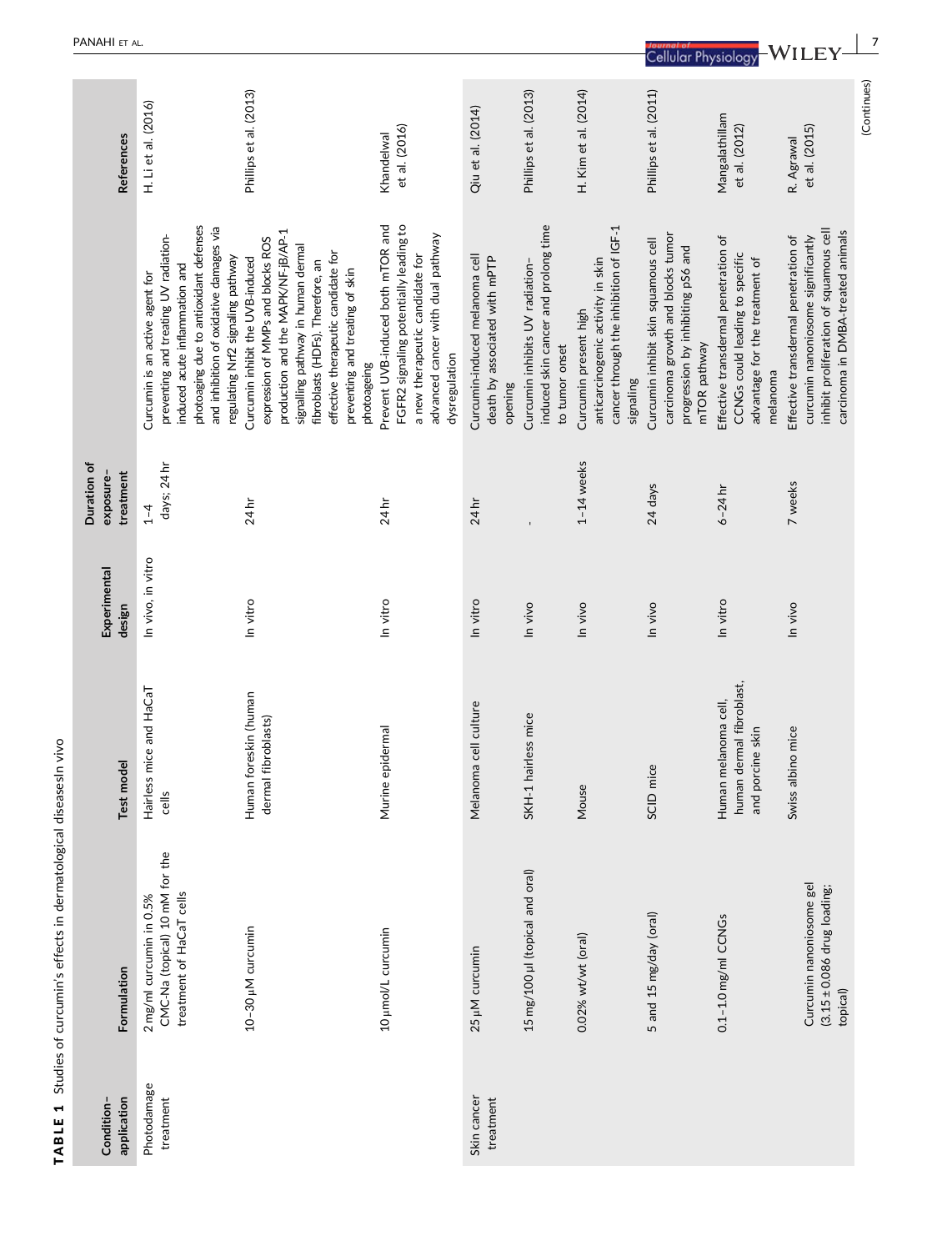| htir<br>ē,  |  |
|-------------|--|
| ш<br>y<br>ዳ |  |

| Condition-    |                                                                                                             |                                                                                                              | Experimental                       | Duration of<br>exposure- |                                                                                                                                                                                                 |                                                    |                       |
|---------------|-------------------------------------------------------------------------------------------------------------|--------------------------------------------------------------------------------------------------------------|------------------------------------|--------------------------|-------------------------------------------------------------------------------------------------------------------------------------------------------------------------------------------------|----------------------------------------------------|-----------------------|
| application   | Formulation                                                                                                 | Test model                                                                                                   | design                             | treatment                |                                                                                                                                                                                                 | References                                         |                       |
| Antimicrobial | loaded nanocubosomal hydrogel<br>0.0003-0.0004 g/L curcumin                                                 | Escherichia coli                                                                                             | In vitro                           | 24 hr                    | antibacterial activity in topical drug<br>Enhance bioavailability of curcumin<br>able to increase curcumin<br>delivery                                                                          | et al. (2014)<br>Arunraj                           |                       |
|               | 50 or 100 µM curcuminbound to<br>polyvinylpyrrolidone                                                       | Staphylococcus aureus, E. coli                                                                               | (porcine skin<br>Ex vivo<br>model) | 24 hr                    | Increase water solubility of curcumin<br>and highly efficient against S. aureus<br>an antibacterial against E. coli                                                                             | Tortik et al. (2016)                               | cellular i riyalology |
|               | encapsulated nanoparticles<br>5-10 mg/ml curcumin-                                                          | Pseudomonas aeruginosa,<br>methicillin-resistant S.<br>aureus strain                                         | In vitro                           | 24 hr                    | Inhibit growth of Gram-positive and<br>Gram-negative organisms                                                                                                                                  | Krausz et al. (2015)                               |                       |
|               | 100-400 µg/ml curcumin<br>nanoparticles                                                                     | S. aureus, Bacillus subtilis, E.<br>Penicillium chrysogenum,<br>aeruginosa,<br>Aspergillus niger<br>coli, P. | In vitro                           | 24 hr                    | Higher aqueous solubility and more<br>curcumin nanoparticle compare to<br>effective antimicrobial activity of<br>curcumin                                                                       | et al. (2011)<br>Bhawana                           |                       |
|               | 7-250 µg/ml curcumin                                                                                        | S. aureus                                                                                                    | In vitro                           | 24 hr                    | Curcumin has synergistic effect in<br>combination with antibiotics                                                                                                                              | Mun et al. (2013)                                  |                       |
| Wound healing | polyvinylpyrrolidone and ethyl<br>2g/L curcumin in chloroform<br>including dissolved<br>cellulose (topical) | Rat                                                                                                          | In vivo                            | 21 days                  | A combination of polyvinylpyrrolidone<br>improve the permeation of curcumin<br>acceleration of wound healing and<br>and ethyl cellulose significantly<br>transdermal patch leading to<br>repair | Gadekar, Saurabh,<br>Saurabh (2012)<br>Thakur, and |                       |
|               | Curcumin cream (200 mg per<br>pump; topical)                                                                | Breastfeeding women with<br>lactational mastitis                                                             | Clinical                           | 72 <sub>hr</sub>         | significantly decrease the signs of<br>lactational mastitis such as pain,<br>Topical application of curcumin<br>breast tension, and erythema                                                    | et al. (2014)<br>Afshariani                        |                       |
|               | 2% concentration curcumin<br>ointment (topical)                                                             | Rat                                                                                                          | In vivo                            | 21 days                  | A decrease in size of the burn wounds<br>and a reduction in inflammation after<br>14th day                                                                                                      | et al. (2015)<br>Mehrabani                         |                       |
|               | 200 mg/cm <sup>2</sup> of curcumin (topical)                                                                | Mini-pig                                                                                                     | In vivo                            | 35 days                  | Reduce expression of cyclooxygenase-<br>epithelial desquamation lead to<br>2 and NF-kB, and decrease the<br>stimulation of wound healing                                                        | J. Kim et al. (2016)                               |                       |
|               | 10 mg/ml quercetin and curcumin-<br>loaded phospholipid liposome<br>nanovesicles (topical)                  | Newborn pig skin, mice                                                                                       | In vitro, in vivo                  | 4 days<br>1 day,         | prevent the formation of skin lesion<br>ncrease drug bioavailability and                                                                                                                        | et al. (2014)<br>Castangia                         |                       |
|               | 100 mg/kg body weight (topical)                                                                             | Wistar-albino rats                                                                                           | In vivo                            | 12 days                  | curcumin leading much faster wound<br>Rise in the hydroxyproline levels and<br>tissuesbytopical application of<br>expression of PCNA in skin<br>healing                                         | et al. (2011)<br>Lopez-Jornet                      |                       |

(Continues)

(Continues)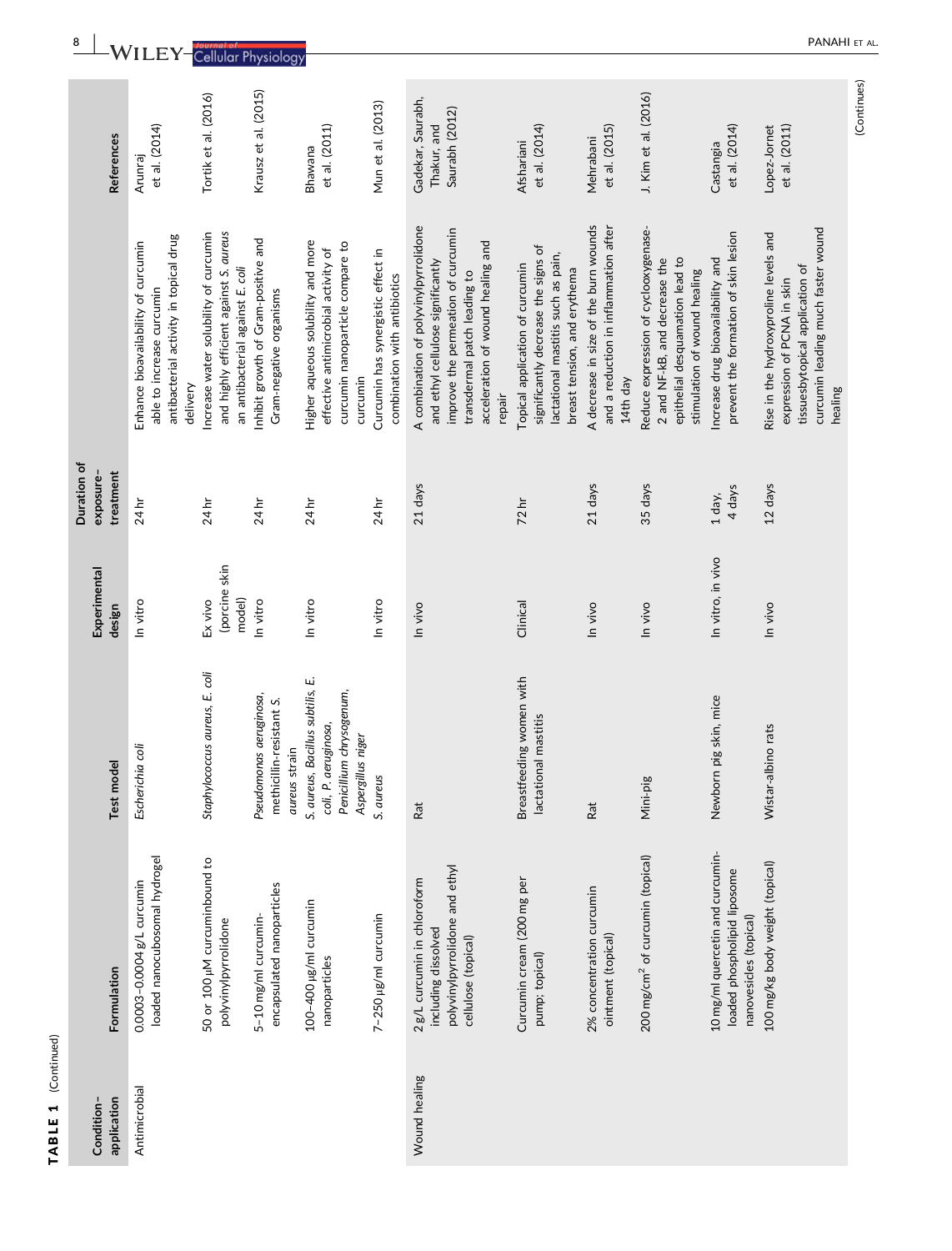|                          |                 | Krausz et al. (2015)                                                                                                      | Koop et al. (2015)                                                                                                             | et al. (2015)                                                                                                            | Al-Rohaimi (2015)                                   | Kang et al. (2016)                                                                                                                                                    | Carrion-Gutierrez<br>et al. (2015)                                                                                                                  | Kang et al. (2016)                                                                                                                                                                    | Sun et al. (2017)                                                                                                                                                                   | (Continues) |
|--------------------------|-----------------|---------------------------------------------------------------------------------------------------------------------------|--------------------------------------------------------------------------------------------------------------------------------|--------------------------------------------------------------------------------------------------------------------------|-----------------------------------------------------|-----------------------------------------------------------------------------------------------------------------------------------------------------------------------|-----------------------------------------------------------------------------------------------------------------------------------------------------|---------------------------------------------------------------------------------------------------------------------------------------------------------------------------------------|-------------------------------------------------------------------------------------------------------------------------------------------------------------------------------------|-------------|
|                          | References      |                                                                                                                           |                                                                                                                                | R. Agrawal                                                                                                               |                                                     |                                                                                                                                                                       |                                                                                                                                                     |                                                                                                                                                                                       |                                                                                                                                                                                     |             |
|                          |                 | full-thickness excision wound model<br>present in both linear incision and<br>Very good wound healing activity<br>in rats | galactomannan hydrogels present<br>good skin permeation and topical<br>Curcumin loaded into xanthan-<br>inflammation inhabitor | curcumin and bioavailability leading<br>Improve the skin permeability of<br>to significant inflammatory<br>inhabitation. | High shelf life and effective anti-<br>inflammatory | Depress expression of cytokines and<br>channelinhabitation lead to a great<br>therapeuticeffect without obvious<br>T-cell proliferation though Kv1.3<br>side effects. | irradiation improve treatment rate of<br>moderate-to-severe plaque psoriasis<br>Combination of the oral curcuma<br>extract and UVA or visible light | G<br>interleukins, TNF-a in T cells and<br>Significantly inhibited secretion of<br>great potential to treat psoriasis<br>inflammatory factors including<br>without toxicity to kidney | entrance the blood circulation, which<br>accumulation, skin penetration and<br>improves antipsoriasis activity<br>Significantly increase curcumin<br>dispersion, sustained-release, |             |
| Duration of<br>exposure- | treatment       | 7 days                                                                                                                    | 21 days<br>12 <sub>hr</sub>                                                                                                    | 24 hr                                                                                                                    | 12 days                                             | 20 days                                                                                                                                                               | 75 days                                                                                                                                             | 20 days                                                                                                                                                                               | 7 days                                                                                                                                                                              |             |
| Experimental             | design          | In vivo                                                                                                                   | In vitro, in vivo                                                                                                              | Ex vivo, in vitro                                                                                                        | In vivo                                             | In vivo                                                                                                                                                               | Clinical                                                                                                                                            | In vivo                                                                                                                                                                               | In vivo                                                                                                                                                                             |             |
|                          | model<br>Test r | Sprague-Dawley albino rat                                                                                                 | Rat                                                                                                                            | Female Laca mice and male<br>Wistar rats                                                                                 | Wistar rat                                          | Mice                                                                                                                                                                  | Patient male and female                                                                                                                             | Mouse                                                                                                                                                                                 | Mice                                                                                                                                                                                |             |
|                          | Formulation     | Encapsulated curcumin loaded in<br>polymeric micelles in thermo-<br>sensitive hydrogel composite<br>(topical)             | Curcumin-loaded hydrogel of<br>xanthan and galactomannan<br>(topical)                                                          | 2g/L of curcumin-loaded vesicular<br>system (topical)                                                                    | 0.145% wt/wt nanocurcumin gel<br>(topical)          | 40 mg/kg curcumin (oral)                                                                                                                                              | extract with 12 mg of curcumin<br>Tablets containing 100 mg of<br>standardized Curcuma longa<br>per tablet (oral)                                   | 10 µM of curcumin (oral)                                                                                                                                                              | Encapsulation of curcumin in poly<br>(lactic-co-glycolic acid)<br>nanoparticles (topical)                                                                                           |             |
| Condition-               | application     |                                                                                                                           |                                                                                                                                | inflammation<br>Anti-                                                                                                    |                                                     | treatment<br>Psoriasis                                                                                                                                                |                                                                                                                                                     |                                                                                                                                                                                       |                                                                                                                                                                                     |             |

TABLE 1 (Continued)

TABLE 1 (Continued)

| 9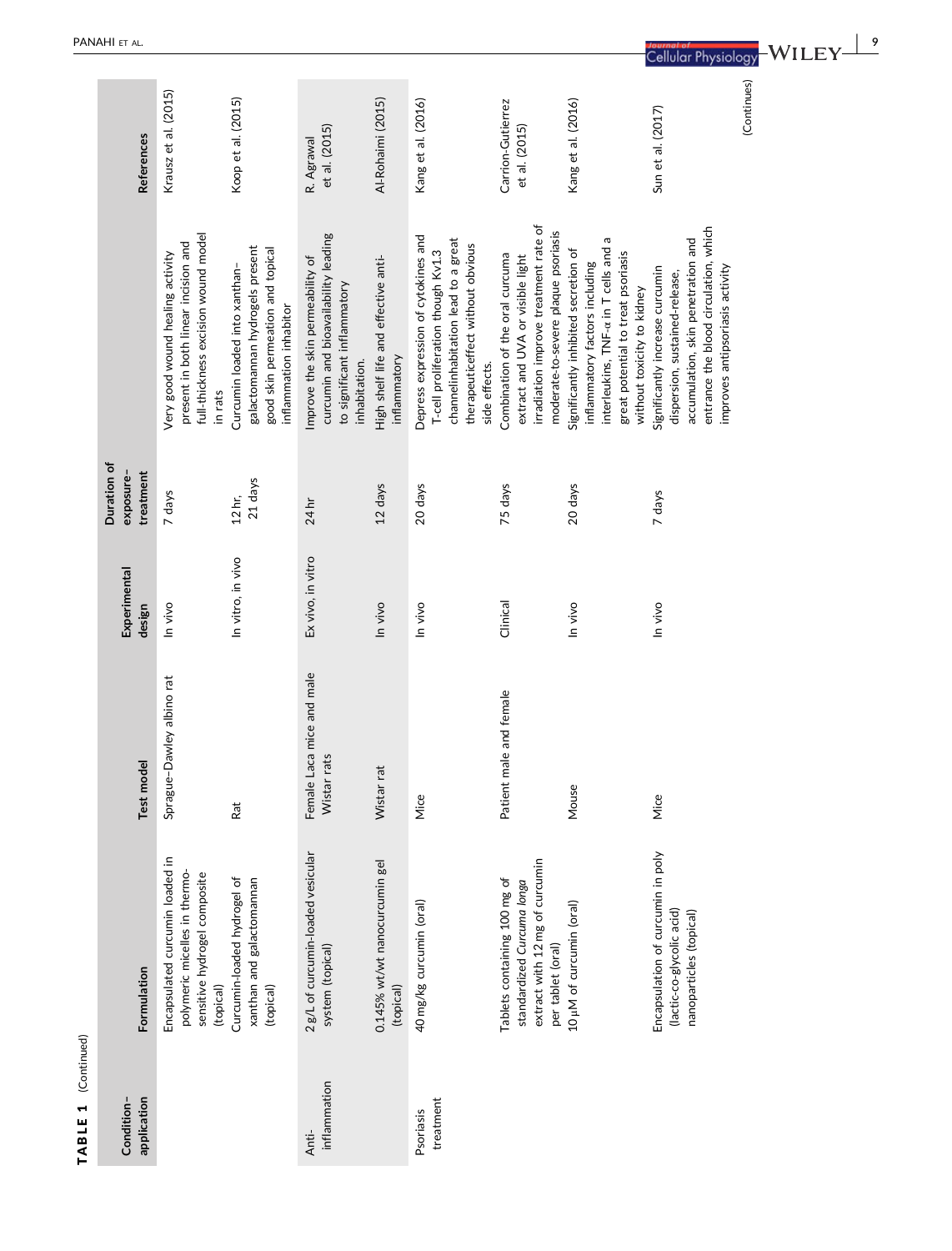| 0.43 µg/ml of Curcumin<br>Acne treatment |          | Experimental<br>design | exposure-<br>treatment |                                                                                                                                                                                                           | <b>References</b>                |
|------------------------------------------|----------|------------------------|------------------------|-----------------------------------------------------------------------------------------------------------------------------------------------------------------------------------------------------------|----------------------------------|
|                                          | Pig skin | In vitro               | 24 hr                  | the growth of Propionibacterium acnes<br>nanosized vehicles significantly inhibit<br>Combined curcumin-lauric acid in the<br>and present a treatment of acne<br>vulgaris                                  | Huang (2013)<br>C. H. Liu and    |
| 100 mg/kg curcumin (oral)                | Mouse    | In vivo                | 20 days                | significantly meaning to antioxidant<br>concentration and activities of GPx<br>and SOD enzymes in skin, whereas<br>Significant raise the glutathione<br>lipid peroxidation declined<br>status of Curcumin | Rajanikant (2015)<br>Jagetia and |

10

Note. AP‐1: activating protein 1; CCNG: curcumin-loaded chitin‐nanogel; DMBA: 7,12‐Dimethylbenz[a]anthracene; FGFR2: Fibroblast growth factor receptor 2; GPx: glutathione peroxidase; IGF‐1: Insulin‐like  $\mathbf{b}$ growth factor 1; MAPK: mitogen‐activated protein kinase; mPTP: 1‐methyl‐4‐phenyl‐1,2,3,6‐tetrahydropyridine; mTOR: mammalian target of rapamycin; NF‐kB: nuclear factor κ‐light‐chain‐enhancer of growth factor 1; MAPK: mitogen-activated protein kinase; mPTP: 1-methyl-4-phenyl-1.2,3,6-tetrahydropyridine; mTOR: mammalian target of rapamycin; NF-kB: nuclear factor k-light-chain-enhancer activated B cells; PCNA: proliferating cell nuclear antigen; ROS: reactive oxygen species; SOD: superoxide dismutase; TNF-cr. tumor necrosis factor or UVB: ultraviolet B. activated B cells; PCNA: proliferating cell nuclear antigen; ROS: reactive oxygen species; SOD: superoxide dismutase; TNF‐α: tumor necrosis factor α; UVB: ultraviolet B.

sebum production that occurs when hair follicles are clogged with dead skin cells and oil from the skin. Five important factors in the pathophysiology of acne generation are (a) excess sebum secretion from sebaceous glands, (b) bacterial infection (Propionibacterium acnes), (c) follicular epidermal hyperproliferation, (d) inflammation, and (e) genetics (Beylot et al., 2014; Williams, Dellavalle, & Garner, 2012). Different gene candidates have been proposed, including certain variations in  $TNF-\alpha$ , IL-1 $\alpha$ , and CYP1A1 genes, among others. Acne can create either noninflammatory or inflammatory lesions, mostly affecting the face but also the back and chest. Although the use of antibiotics is a currently acceptable method to treat acne, the side effects of antibiotics and development of antibiotic resistance in Staphylococcus epidermidis demonstrates the need for nontraditional antimicrobial agents in the treatment of acne vulgaris.

Curcumin 's anti ‐inflammatory and antimicrobial properties make it an ideal candidate for acne treatment. C. H. Liu & Huang (2012) developed a curcumin ‐loaded myristic acid microemulsion which was shown to be an excellent vehicle for delivering curcumin and inhibiting S. epidermidis (a bacteria involved in acne). Thus, curcumin is a promising therapeutic agent for the topical treatment of acne vulgaris. Also, in other studies by C. H. Liu & Huang (2013)), an emulsion of curcumin ‐loaded lauric acid lipid vehicles showed antibacterial activity against propionibacteria species (the primary agent involved in inflammatory acne). The effectiveness of this emulsion was considerably increased by the nanosized vehicle due to enhanced effective contact with the bacteria and increased cell membrane penetration.

#### 10 | CURCUMIN ANALOGUES

In spite of these numerous advantages, the limitations to the use of curcumin, which include bioavailability challenges, low stability, low skin penetration, limited water solubility, and instability following exposure to light in the UV ‐visible range, has meant that this bioactive compound has found limited use as a pharmaceutical ingredient (Jafari, Sabahi, & Rahaie, 2016; Liang, Friedman, & Nacharaju, 2017). Notably, reports (Arunraj et al., 2014) have shown that curcumin 's antioxidant and anti ‐inflammatory properties are not only decreased following light exposure but, in addition, it can induce oxidative stress, apoptosis –necrosis, cell injury, and cell death. In fact, the phototoxic and photosensitizing effects of crude curcumin are controversial. According to the literature (Mondal, Ghosh, & Moulik, 2016), the absorption spectra of curcumin falls in the UV ‐visible range, indicating its photodegradability. Additionally, poor bioavailability of curcumin (W. Liu et al., 2016; Prasad, Tyagi, & Aggarwal, 2014) makes it a class II drug in the biopharmaceutics classification system. In the last couple of decades, nanotechnology has been used to increase the stability of drugs, decrease side effects, and improve their delivery (Arunraj et al., 2014; Rachmawati, Budiputra, & Mauludin, 2015). Recently, to overcome some of the limitations of curcumin,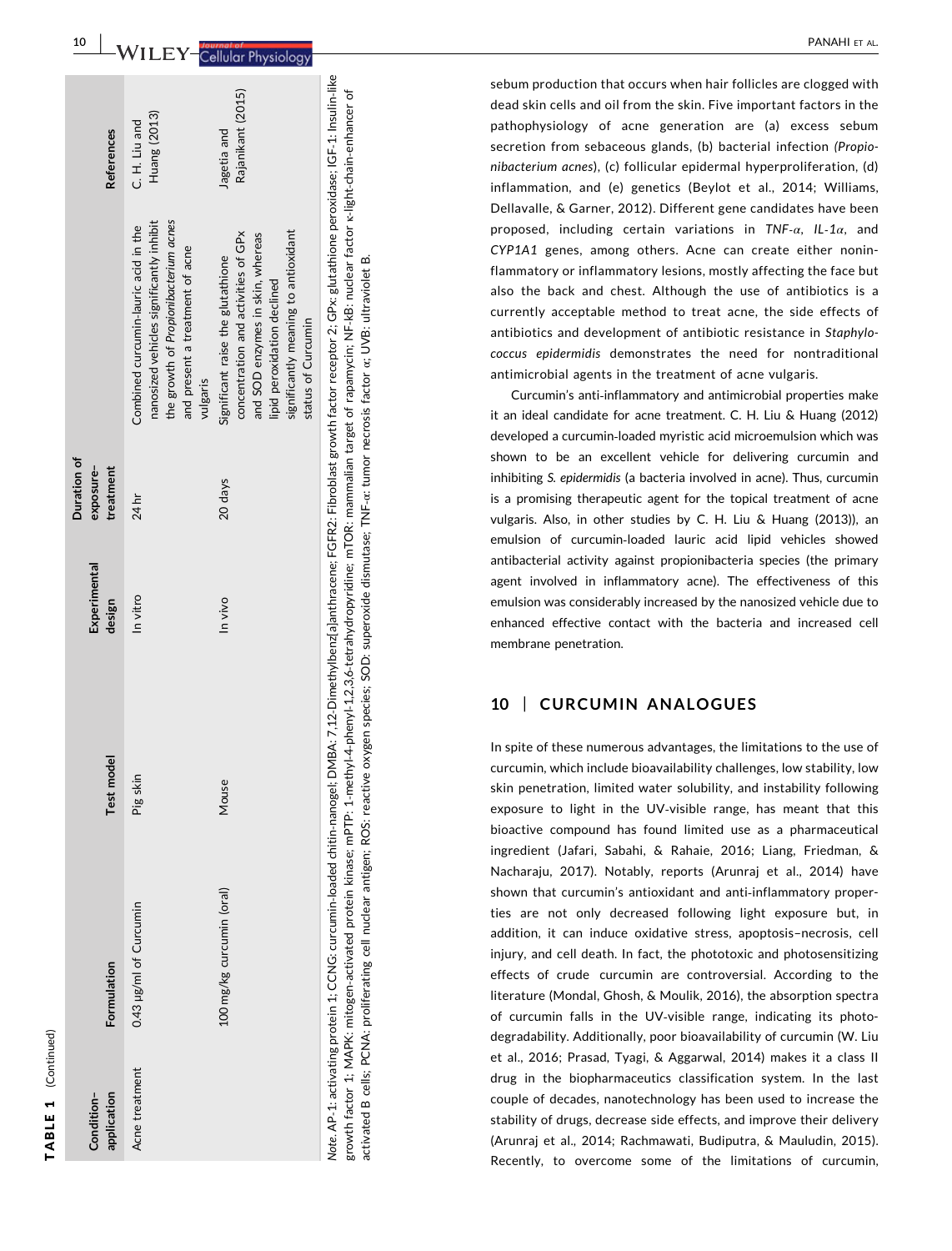different curcumin encapsulated formulations on a nanosize and microsize scale, including liposomes–phospholipid (Manconi et al., 2017), nanogels (Mangalathillam et al., 2012), mono‐oleine aqueous dispersion (Puglia et al., 2013), nanostructured lipid carriers (Chanburee & Tiyaboonchai, 2017), nanoemulsions (Kumar et al., 2016), polymeric micelles (M. Li et al., 2016) and polymeric nanoparticles (Yin, Zhang, Wu, Huang, & Chen, 2013), elastic vesicular systems (R. Agrawal et al., 2015), and lamellar and hexagonal mesophases (Fonseca‐Santos, Dos Santos, Rodero, Gremiao, & Chorilli, 2016) have been investigated and have demonstrated improved aqueous solubility, bioavailability, and increased targeting potential. Additionally, continuous, low‐level release of curcumin from encapsulated formulations should protect encapsulated compounds (including curcumin) from air‐induced oxidation and may afford long‐term activity and stability. As an example, Al‐Rohaimi (2015) has shown that the permeation rate, drug release parameters, shelf‐life, and anti‐inflammatory activity of curcumin noticeably improved by using amorphous NanoCur as the source of curcumin, which was then incorporated into a nanoemulsion (o/w) using a water titration method and subsequently evaluated for topical drug delivery. Also, some research groups (Jeengar, Rompicharla, et al., 2016; Jeengar, Shrivastava, Mouli Veeravalli, Naidu, & Sistla, 2016) have introduced the use of emu oil as a carrier for topical curcumin application due to increased solubility and improved skin penetration, resulting in a synergistic anti‐inflammatory effect. It should, however, be noted that the use of emu oil as an anti‐inflammatory agent is controversial. On the other hand, ethanol, dimethyl sulfoxide, and propylene glycol were used as solvents for curcumin in aqueous formulations such as curcumin gels. Menthol has been proposed as a penetration enhancing agent in preparations of curcumin gels for topical application due to enhanced percutaneous flux and transdermal absorption of curcumin (Patel, Patel, & Patel, 2009). Also, some polymers, such as carbopol, hydroxypropyl methylcellulose, and sodium alginate have been introduced into formulations to serve as gelling agents and have shown enhanced bioavailability and dermal permeation of curcumin (Patel et al., 2009).

# 11 | CONCLUSION

Curcumin exhibits a variety of important properties and holds promise for the treatment of dermatological diseases as summarized in Table 1. Recently, clinical research and preclinical scientific studies have demonstrated curcumin's remarkable antioxidant, anti-inflammatory, and antibacterial activities, which can be effectively utilized to treat acne, psoriasis, dermal wounds, sun burn, premature aging, melanoma, and ROS agglomeration.

Finally, it would appear that the limitations of poor bioavailability and low stability of curcumin can be overcome using nanotechnology, including liposomes–phospholipid, nanogels, nanostructured lipid carriers, nanoemulsions, polymeric micelles, and various polymeric

nanoparticulate methods, though further studies are needed to clarify the utility of curcumin.

#### ACKNOWLEDGMENT

The authors are thankful to the Clinical Research Development Unit of the Baqiyatallah Hospital (Tehran, Iran).

#### CONFLICT OF INTERESTS

Muhammed Majeed is the Founder and Chairman of Sabinsa Corporation and Sami Labs Limited. For remaining authors, there are no conflicts of interest.

#### ORCID

Stephen L. Atkin **b** <http://orcid.org/0000-0002-5887-7257> Amirhossein Sahebkar (b) <http://orcid.org/0000-0002-8656-1444>

#### REFERENCES

- Abdollahi, E., Momtazi, A. A., Johnston, T. P., & Sahebkar, A. (2018). Therapeutic effects of curcumin in inflammatory and immune‐ mediated diseases: A nature‐made jack‐of‐all‐trades? Journal of Cellular Physiology, 233(2), 830–848.
- Afshariani, R., Farhadi, P., Ghaffarpasand, F., & Roozbeh, J. (2014). Effectiveness of topical curcumin for treatment of mastitis in breastfeeding women: A randomized, double‐blind, placebo‐controlled clinical trial. Oman Medical Journal, 29(5), 330–334.
- Aggarwal, B. B., Yuan, W., Li, S., & Gupta, S. C. (2013). Curcumin‐free turmeric exhibits anti‐inflammatory and anticancer activities: Identification of novel components of turmeric. Molecular Nutrition and Food Research, 57(9), 1529–1542.
- Agrawal, R., Sandhu, S. K., Sharma, I., & Kaur, I. P. (2015). Development and evaluation of curcumin‐loaded elastic vesicles as an effective topical anti-inflammatory formulation. AAPS PharmSciTech, 16(2), 364–374.
- Akbik, D., Ghadiri, M., Chrzanowski, W., & Rohanizadeh, R. (2014). Curcumin as a wound healing agent. Life Sciences, 116(1), 1–7.
- Al‐Rohaimi, A. H. (2015). Comparative anti‐inflammatory potential of crystalline and amorphous nano curcumin in topical drug delivery. Journal of Oleo Science, 64(1), 27–40.
- Arunraj, T. R., Rejinold, N. S., Mangalathillam, S., Saroj, S., Biswas, R., & Jayakumar, R. (2014). Synthesis, characterization and biological activities of curcumin nanospheres. Journal of Biomedical Nanotechnology, 10(2), 238–250.
- Autier, P., & Doré, J. F. (1998). Influence of sun exposures during childhood and during adulthood on melanoma risk. EPIMEL and EORTC Melanoma Cooperative Group. European Organisation for Research and Treatment of Cancer. International Journal of Cancer, 77(4), 533–537.
- Bala, K., Tripathy, B. C., & Sharma, D. (2006). Neuroprotective and antiageing effects of curcumin in aged rat brain regions. Biogerontology, 7, 81–89.
- Beylot, C., Auffret, N., Poli, F., Claudel, J. P., Leccia, M. T., Del Giudice, P., & Dreno, B. (2014). Propionibacterium acnes: An update on its role in the pathogenesis of acne. Journal of the European Academy of Dermatology and Venereology, 28(3), 271–278.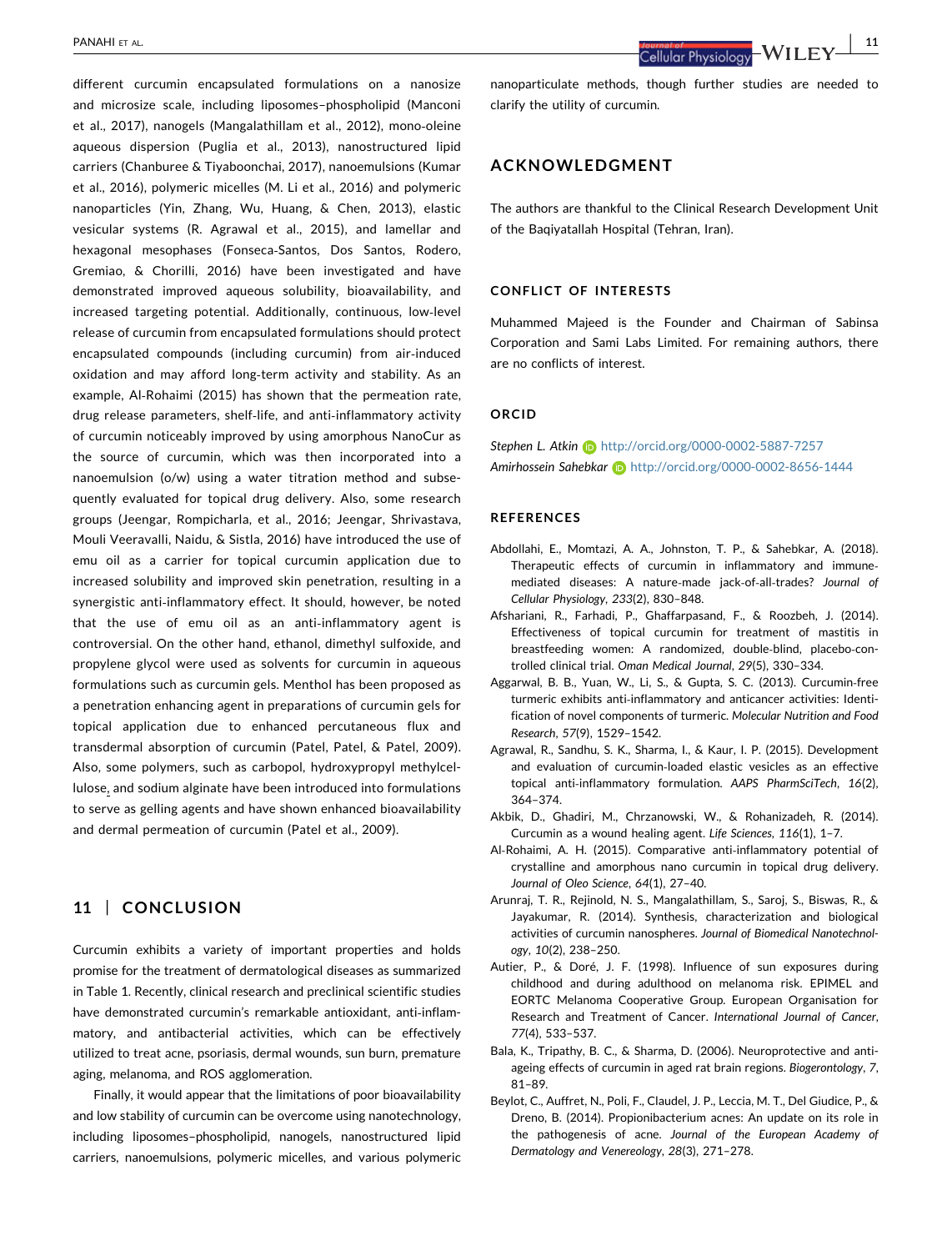**12** WILEY-Cellular Physiology **PANAHI ET AL.** 

- Bhawana, Basniwal, R. K., Buttar, H. S., Jain, V. K., & Jain, N. (2011). Curcumin nanoparticles: Preparation, characterization, and antimicrobial study. Journal of Agricultural and Food Chemistry, 59(5), 2056–2061.
- Carrion‐Gutierrez, M., Ramirez‐Bosca, A., Navarro‐Lopez, V., Martinez‐ Andres, A., Asín‐Llorca, M., Bernd, A., & Horga de la Parte, J. F. (2015). Effects of Curcuma extract and visible light on adults with plaque psoriasis. European Journal of Dermatology, 25(3), 240–246.
- Castangia, I., Nácher, A., Caddeo, C., Valenti, D., Fadda, A. M., Díez‐Sales, O., … Manconi, M. (2014). Fabrication of quercetin and curcumin bionanovesicles for the prevention and rapid regeneration of full‐ thickness skin defects on mice. Acta Biomaterialia, 10(3), 1292–1300.
- Chanburee, S., & Tiyaboonchai, W. (2017). Mucoadhesive nanostructured lipid carriers (NLCs) as potential carriers for improving oral delivery of curcumin. Drug Development and Industrial Pharmacy, 43(3), 432–440.
- Cheppudira, B., Fowler, M., McGhee, L., Greer, A., Mares, A., Petz, L., … Clifford, J. L. (2013). Curcumin: A novel therapeutic for burn pain and wound healing. Expert Opinion on Investigational Drugs, 22(10), 1295–1303.
- Chopra, D., Ray, L., Dwivedi, A., Tiwari, S. K., Singh, J., Singh, K. P., … Gupta, K. C. (2016). Photoprotective efficiency of PLGA‐curcumin nanoparticles versus curcumin through the involvement of ERK/AKT pathway under ambient UV‐R exposure in HaCaT cell line. Biomaterials, 84, 25–41.
- Cicero, A. F. G., Colletti, A., Bajraktari, G., Descamps, O., Djuric, D. M., Ezhov, M., ... Banach, M. (2017). Lipid lowering nutraceuticals in clinical practice: Position paper from an international lipid expert panel. Archives of Medical Science, 13(5), 965‐1005.
- Dupont, E., Gomez, J., & Bilodeau, D. (2013). Beyond UV radiation: A skin under challenge. International Journal of Cosmetic Science, 35(3), 224–232.
- Elad, S., Meidan, I., Sellam, G., Simaan, S., Zeevi, I., Waldman, E., … Revel‐ Vilk, S. (2013). Topical curcumin for the prevention of oral mucositis in pediatric patients: Case series. Alternative Therapies in Health and Medicine, 19(3), 21–24.
- Elias, E. G., Hasskamp, J. H., & Sharma, B. K. (2010). Cytokines and growth factors expressed by human cutaneous melanoma. Cancers(Basel), 2, 794–808.
- Fonseca‐Santos, B., Dos Santos, A. M., Rodero, C. F., Gremião, M. P. D., & Chorilli, M. (2016). Design, characterization, and biological evaluation of curcumin‐loaded surfactant‐based systems for topical drug delivery. International Journal of Nanomedicine, 11, 4553–4562.
- Gadekar, R., Saurabh, M. K., Thakur, G. S., & Saurabh, A. (2012). Study of formulation, characterisation and wound healing potential of transdermal patches of curcumin. Asian Journal of Pharmaceutical and Clinical Research, 5(Suppl 4), 225.
- Ganjali, S., Blesso, C. N., Banach, M., Pirro, M., Majeed, M., & Sahebkar, A. (2017). Effects of curcumin on HDL functionality. Pharmacological Research, 119, 208–218.
- Guo, S., & Dipietro, L. A. (2010). Factors affecting wound healing. Journal of Dental Research, 89(3), 219–229.
- Hajavi, J., Momtazi, A. A., Johnston, T. P., Banach, M., Majeed, M., & Sahebkar, A. (2017). Curcumin: A naturally occurring modulator of adipokines in diabetes. Journal of Cellular Biochemistry, 118(12), 4170–4182.
- Hewlings, S., & Kalman, D. (2017). Curcumin: A review of its' effects on human health. Foods, 6(10), 92.
- Huang, M. (1997). Inhibitory effects of topical application of low doses of curcumin on 12‐O‐tetradecanoylphorbol‐13‐acetate‐induced tumor promotion and oxidized DNA bases in mouse epidermis. Carcinogenesis, 18(1), 83–88.
- Hussain, Z., Thu, H. E., Ng, S. F., Khan, S., & Katas, H. (2017). Nanoencapsulation, an efficient and promising approach to maximize wound healing efficacy of curcumin: A review of new trends and state-of-the-art. Colloids and Surfaces. B, Biointerfaces, 150, 223-241.
- Iranshahi, M., Sahebkar, A., Hosseini, S. T., Takasaki, M., Konoshima, T., & Tokuda, H. (2010). Cancer chemopreventive activity of diversin from Ferula diversivittata in vitro and in vivo. Phytomedicine, 17(3‐4), 269–273.
- Izui, S., Sekine, S., Maeda, K., Kuboniwa, M., Takada, A., Amano, A., & Nagata, H. (2016). Antibacterial activity of curcumin against periodontopathic bacteria. Journal of Periodontology, 87(1), 83–90.
- Jafari, Y., Sabahi, H., & Rahaie, M. (2016). Stability and loading properties of curcumin encapsulated in Chlorella vulgaris. Food Chemistry, 211, 700–706.
- Jagetia, G., & Rajanikant, G. (2015). Curcumin stimulates the antioxidant mechanisms in mouse skin exposed to fractionated gamma‐Irradiation. Antioxidants, 4(1), 25–41.
- Jeengar, M. K., Rompicharla, S. V. K., Shrivastava, S., Chella, N., Shastri, N. R., Naidu, V. G. M., & Sistla, R. (2016). Emu oil based nano‐emulgel for topical delivery of curcumin. International Journal of Phamaceutics, 506(1‐2), 222–236.
- Jeengar, M. K., Shrivastava, S., Mouli Veeravalli, S. C., Naidu, V. G. M., & Sistla, R. (2016). Amelioration of FCA induced arthritis on topical application of curcumin in combination with emu oil. Nutrition, 32(9), 955–964.
- Jiang, A. J., Jiang, G., Li, L. T., & Zheng, J. N. (2015). Curcumin induces apoptosis through mitochondrial pathway and caspases activation in human melanoma cells. Molecular Biology Reports, 42(1), 267–275.
- Jose, A., Labala, S., Ninave, K. M., Gade, S. K., & Venuganti, V. V. K. (2018). Effective skin cancer treatment by topical co‐delivery of curcumin and STAT3 siRNA using cationic liposomes. AAPS PharmSciTech, 19(1), 166–175.
- Kang, D., Li, B., Luo, L., Jiang, W., Lu, Q., Rong, M., & Lai, R. (2016). Curcumin shows excellent therapeutic effect on psoriasis in mouse model. Biochimie, 123, 73–80.
- Karimian, M. S., Pirro, M., Johnston, T. P., Majeed, M., & Sahebkar, A. (2017). Curcumin and endothelial function: Evidence and mechanisms of protective effects. Current Pharmaceutical Design, 23(17), 2462–2473.
- Khandelwal, A. R., Rong, X., Moore‐Medlin, T., Ekshyyan, O., Abreo, F., Gu, X., & Nathan, C. A. O. (2016). Photopreventive effect and mechanism of AZD4547 and curcumin C3 complex on UVB‐induced epidermal hyperplasia. Cancer Prevention Research, 9(4), 296–304.
- Kharat, M., Du, Z., Zhang, G., & McClements, D. J. (2017). Physical and chemical stability of curcumin in aqueous solutions and emulsions: Impact of pH, temperature, and molecular environment. Journal of Agricultural and Food Chemistry, 65(8), 1525–1532.
- Kim, H., Park, J., Tak, K. H., Bu, S. Y., & Kim, E. (2014). Chemopreventive effects of curcumin on chemically induced mouse skin carcinogenesis in BK5.insulin‐like growth factor‐1 transgenic mice. In Vitro Cellular and Developmental Biology. Animal, 50(9), 883–892.
- Kim, J., Park, S., Jeon, B. S., Jang, W. S., Lee, S. J., Son, Y., … Lee, S. S. (2016). Therapeutic effect of topical application of curcumin during treatment of radiation burns in a mini‐pig model. Journal of Veterinary Science, 17(4), 435–444.
- Kocaadam, B., & Şanlier, N. (2017). Curcumin, an active component of turmeric (Curcuma longa), and its effects on health. Critical Reviews in Food Science and Nutrition, 57(13), 2889–2895.
- Koop, H. S., de Freitas, R. A., de Souza, M. M., Savi, R., Jr., & Silveira, J. L. M. (2015). Topical curcumin‐loaded hydrogels obtained using galactomannan from Schizolobium parahybae and xanthan. Carbohydrate Polymers, 116, 229–236.
- Kou, M. C., Chiou, S. Y., Weng, C. Y., Wang, L., Ho, C. T., & Wu, M. J. (2013). Curcuminoids distinctly exhibit antioxidant activities and regulate expression of scavenger receptors and heme oxygenase‐1. Molecular Nutrition and Food Research, 57(9), 1598–1610.
- Krausz, A. E., Adler, B. L., Cabral, V., Navati, M., Doerner, J., Charafeddine, R. A., … Friedman, A. J. (2015). Curcumin‐encapsulated nanoparticles as innovative antimicrobial and wound healing agent. Nanomedicine, 11(1), 195–206.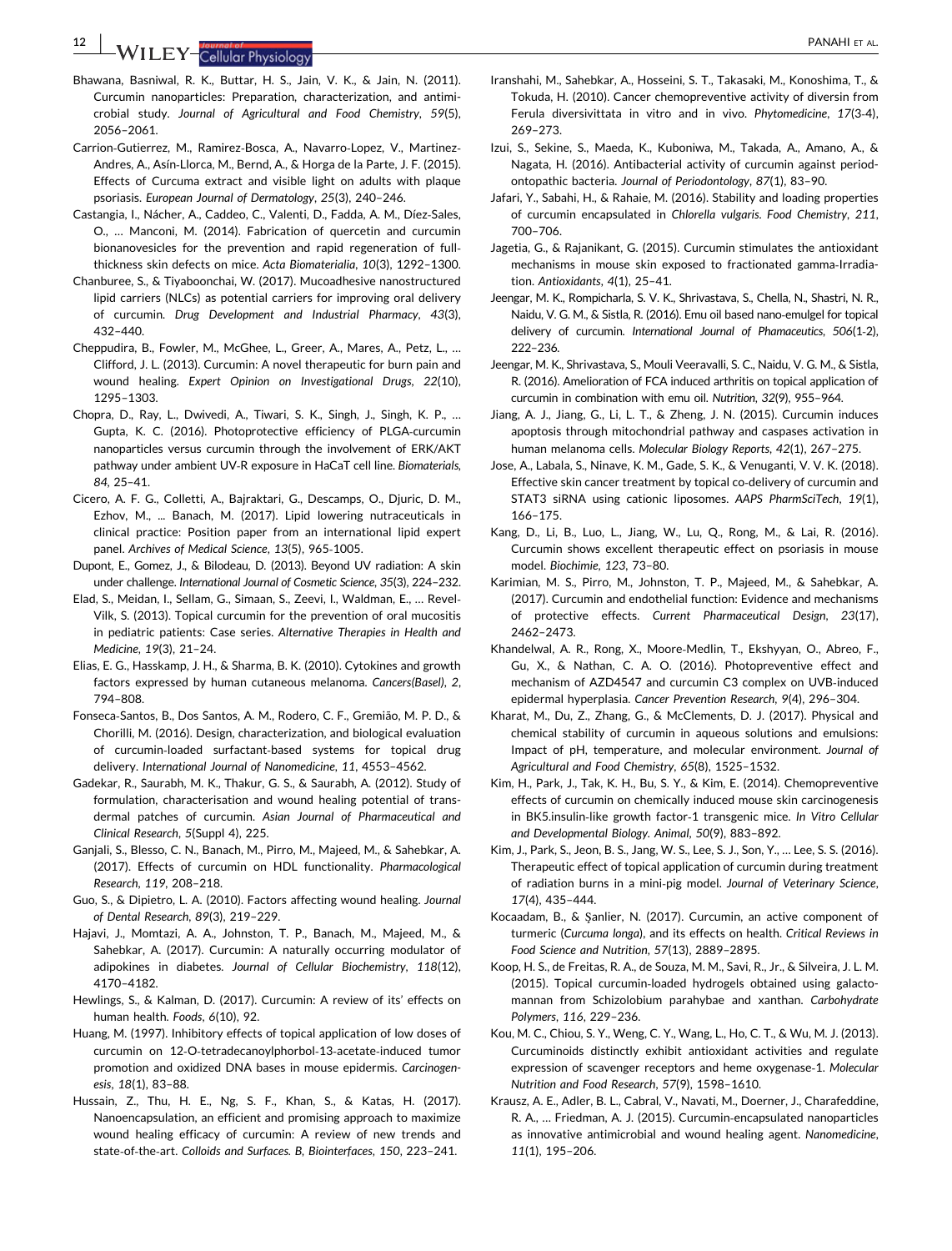- Kulac, M., Aktas, C., Tulubas, F., Uygur, R., Kanter, M., Erboga, M., … Ozen, O. A. (2013). The effects of topical treatment with curcumin on burn wound healing in rats. Journal of Molecular Histology, 44(1), 83–90.
- Kumar, D. D., Mann, B., Pothuraju, R., Sharma, R., Bajaj, R., & Minaxi (2016). Formulation and characterization of nanoencapsulated curcumin using sodium caseinate and its incorporation in ice cream. Food and Function, 7(1), 417–424.
- Kunnumakkara, A. B., Bordoloi, D., Padmavathi, G., Monisha, J., Roy, N. K., Prasad, S., & Aggarwal, B. B. (2017). Curcumin, the golden nutraceutical: Multitargeting for multiple chronic diseases. British Journal of Pharmacology, 174(11), 1325–1348.
- Kuttan, R., Sudheeran, P. C., & Josph, C. D. (1987). Turmeric and curcumin as topical agents in cancer therapy. Tumori, 73(1), 29–31.
- Lee, W. H., Loo, C. Y., Bebawy, M., Luk, F., Mason, R., & Rohanizadeh, R. (2013). Curcumin and its derivatives: Their application in neuropharmacology and neuroscience in the 21st century. Current Neuropharmacology, 11(4), 338–378.
- Lelli, D., Pedone, C., & Sahebkar, A. (2017). Curcumin and treatment of melanoma: The potential role of microRNAs. Biomedicine and Pharmacotherapy, 88, 832–834.
- Lelli, D., Sahebkar, A., Johnston, T. P., & Pedone, C. (2017). Curcumin use in pulmonary diseases: State of the art and future perspectives. Pharmacological Research, 115, 133–148.
- Li, H., Gao, A., Jiang, N., Liu, Q., Liang, B., Li, R., … Zhu, H. (2016). Protective effect of curcumin against acute ultraviolet B irradiation‐induced photo‐damage. Photochemistry and Photobiology, 92(6), 808–815.
- Li, J., Chen, J., & Kirsner, R. (2007). Pathophysiology of acute wound healing. Clinics in Dermatology, 25(1), 9–18.
- Li, M., Gao, M., Fu, Y., Chen, C., Meng, X., Fan, A., … Zhao, Y. (2016). Acetal‐ linked polymeric prodrug micelles for enhanced curcumin delivery. Colloids and Surfaces. B, Biointerfaces, 140, 11–18.
- Liang, H., Friedman, J. M., & Nacharaju, P. (2017). Fabrication of biodegradable PEG‐PLA nanospheres for solubility, stabilization, and delivery of curcumin. Artificial Cells, Nanomedicine, and Biotechnology, 45(2), 297–304.
- Liao, S., Lin, J., Dang, M. T., Zhang, H., Kao, Y. H., Fukuchi, J., & Hiipakka, R. A. (2001). Growth suppression of hamster flank organs by topical application of catechins, alizarin, curcumin, and myristoleic acid. Archives of Dermatological Research, 293(4), 200–205.
- Liu, C. H., & Huang, H. Y. (2012). Antimicrobial activity of curcumin‐loaded myristic acid microemulsions against Staphylococcus epidermidis. Chemical and Pharmaceutical Bulletin, 60(9), 1118–1124.
- Liu, C. H., & Huang, H. Y. (2013). In vitro anti‐propionibacterium activity by curcumin containing vesicle system. Chemical and Pharmaceutical Bulletin, 61(4), 419–425.
- Liu, H., Danthi, S. J., & Enyeart, J. J. (2006). Curcumin potently blocks Kv1.4 potassium channels. Biochemical and Biophysical Research Communications, 344(4), 1161–1165.
- Liu, W., Zhai, Y., Heng, X., Che, F. Y., Chen, W., Sun, D., & Zhai, G. (2016). Oral bioavailability of curcumin: Problems and advancements. Journal of Drug Targeting, 24(8), 694–702.
- Lopez‐Jornet, P., Camacho‐Alonso, F., Jiménez‐Torres, M. J., Orduña‐ Domingo, A., & Gómez‐García, F. (2011). Topical curcumin for the healing of carbon dioxide laser skin wounds in mice. Photomedicine and laser surgery, 29(12), 809–814.
- Lowes, M. A., Suárez‐Fariñas, M., & Krueger, J. G. (2014). Immunology of psoriasis. Annual Review of Immunology, 32, 227–255.
- Luer, S., Troller, R., Jetter, M., Spaniol, V., & Aebi, C. (2011). Topical curcumin can inhibit deleterious effects of upper respiratory tract bacteria on human oropharyngeal cells in vitro: Potential role for patients with cancer therapy induced mucositis? Supportive Care in Cancer, 19(6), 799–806.
- Manconi, M., Manca, M. L., Valenti, D., Escribano, E., Hillaireau, H., Fadda, A. M., & Fattal, E. (2017). Chitosan and hyaluronan coated liposomes

for pulmonary administration of curcumin. International Journal of Phamaceutics, 525(1), 203–210.

- Mangalathillam, S., Rejinold, N. S., Nair, A., Lakshmanan, V. K., Nair, S. V., & Jayakumar, R. (2012). Curcumin loaded chitin nanogels for skin cancer treatment via the transdermal route. Nanoscale, 4(1), 239–250.
- Margolis, D. J., Hoffstad, O., Nafash, J., Leonard, C. E., Freeman, C. P., Hennessy, S., & Wiebe, D. J. (2011). Location, location, location: Geographic clustering of lower‐extremity amputation among Medicare beneficiaries with diabetes. Diabetes Care, 34(11), 2363–2367.
- Masuda, T., Maekawa, T., Hidaka, K., Bando, H., Takeda, Y., & Yamaguchi, H. (2001). Chemical studies on antioxidant mechanism of curcumin: Analysis of oxidative coupling products from curcumin and linoleate. Journal of Agricultural and Food Chemistry, 49(5), 2539–2547.
- Mehrabani, D., Farjam, M., Geramizadeh, B., Tanideh, N., Amini, M., & Panjehshahin, M. R. (2015). The healing effect of curcumin on burn wounds in rat. World Journal of Plastic Surgery, 4(1), 29–35.
- Mohajeri, M., & Sahebkar, A. (2018). Protective effects of curcumin against doxorubicin‐induced toxicity and resistance: A review. Critical Reviews in Oncology/Hematology, 122, 30–51.
- Mohanty, C., & Sahoo, S. K. (2017). Curcumin and its topical formulations for wound healing applications. Drug Discovery Today, 22(10), 1582–1592.
- Momtazi, A. A., Shahabipour, F., Khatibi, S., Johnston, T. P., Pirro, M., & Sahebkar, A. (2016). Curcumin as a microRNA regulator in cancer: A review. Reviews of Physiology, Biochemistry and Pharmacology, 171, 1–38.
- Momtazi‐Borojeni, A. A., Haftcheshmeh, S. M., Esmaeili, S. A., Johnston, T. P., Abdollahi, E., & Sahebkar, A. (2018). Curcumin: A natural modulator of immune cells in systemic lupus erythematosus. Autoimmunity Reviews, 17(2), 125–135.
- Mondal, S., Ghosh, S., & Moulik, S. P. (2016). Stability of curcumin in different solvent and solution media: UV‐visible and steady‐state fluorescence spectral study. Journal of Photochemistry and Photobiology. B, Biology, 158, 212–218.
- Mun, S. H., Joung, D. K., Kim, Y. S., Kang, O. H., Kim, S. B., Seo, Y. S., … Kwon, D. Y. (2013). Synergistic antibacterial effect of curcumin against methicillin‐ resistant Staphylococcus aureus. Phytomedicine, 20(8‐9), 714–718.
- Natarajan, V. T., Ganju, P., Ramkumar, A., Grover, R., & Gokhale, R. S. (2014). Multifaceted pathways protect human skin from UV radiation. Nature Chemical Biology, 10(7), 542–551.
- O'Toole, M. G., Soucy, P. A., Chauhan, R., Raju, M. V. R., Patel, D. N., Nunn, B. M., … Gobin, A. S. (2016). Release‐modulated antioxidant activity of a composite curcumin‐chitosan polymer. Biomacromolecules, 17(4), 1253–1260.
- Panahi,Y., Ghanei, M., Bashiri, S., Hajihashemi, A., & Sahebkar, A. (2015). Short-term curcuminoid supplementation for chronic pulmonary complications due to sulfur mustard intoxication: Positive results of a randomized double-blind placebo-controlled trial. Drug Res (Stuttg), 65, 567–573.
- Panahi, Y., Ghanei, M., Hajhashemi, A., & Sahebkar, A. (2016). Effects of curcuminoids-piperine combination on systemic oxidative stress, clinical symptoms and quality of life in subjects with chronic pulmonary complications due to sulfur mustard: A Randomized Controlled Trial. J Diet Suppl, 13, 93–105.
- Panahi, Y., Hosseini, M. S., Khalili, N., Naimi, E., Majeed, M., & Sahebkar, A. (2015). Antioxidant and anti‐inflammatory effects of curcuminoid‐ piperine combination in subjects with metabolic syndrome: A randomized controlled trial and an updated meta‐analysis. Clinical Nutrition, 34(6), 1101–1108.
- Panahi, Y., Khalili, N., Hosseini, M. S., Abbasinazari, M., & Sahebkar, A. (2014). Lipid‐modifying effects of adjunctive therapy with curcuminoids‐piperine combination in patients with metabolic syndrome: Results of a randomized controlled trial. Complementary Therapies in Medicine, 22(5), 851–857.
- Panahi, Y., Khalili, N., Sahebi, E., Namazi, S., Karimian, M. S., Majeed, M., & Sahebkar, A. (2017). Antioxidant effects of curcuminoids in patients